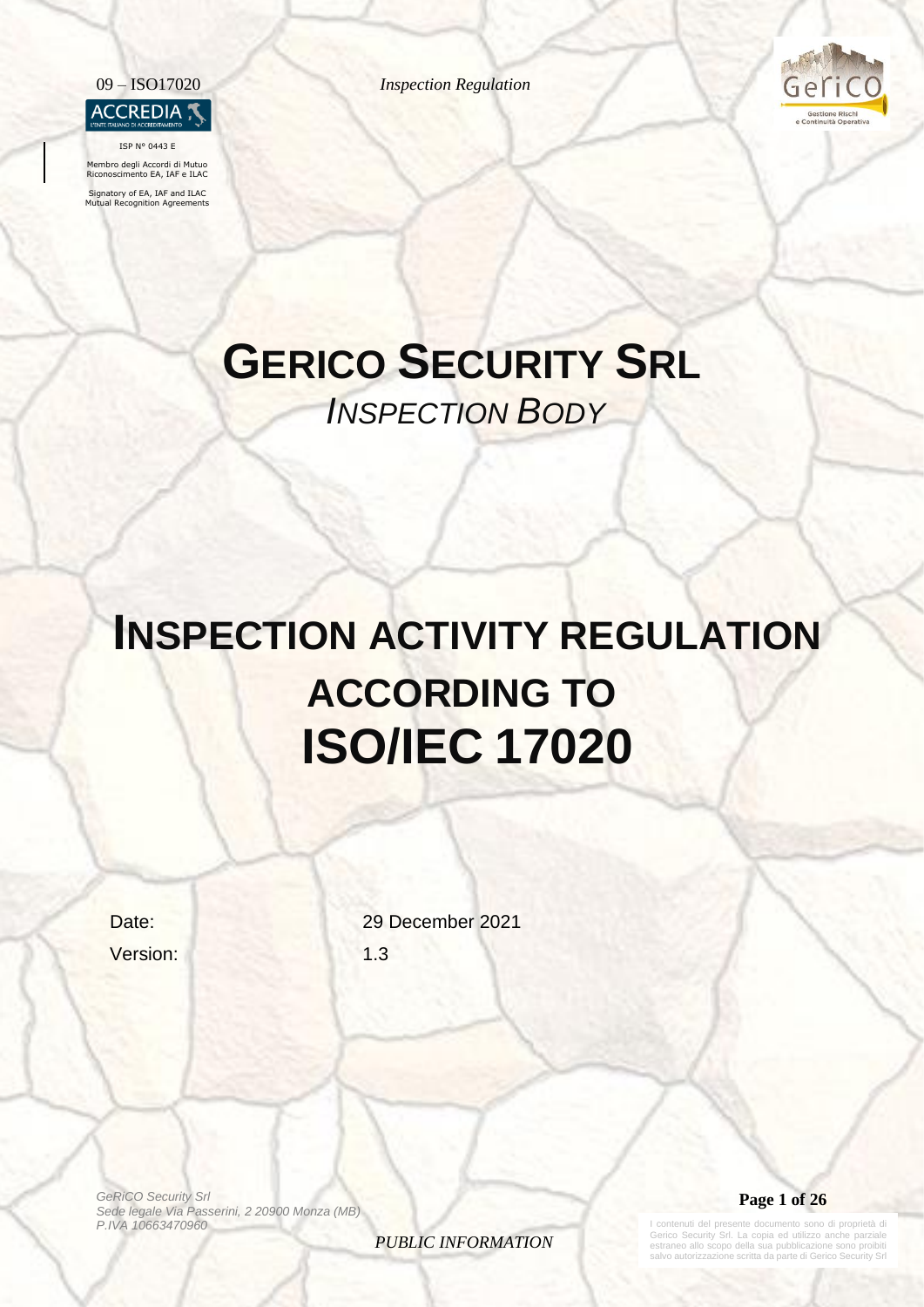

| <b>Version</b> | <b>Date</b> | <b>Explanatory notes</b>                                   |
|----------------|-------------|------------------------------------------------------------|
| 1.0            | 01/02/2020  | <b>First issue</b>                                         |
| 1.1            | 13/03/2021  | Update following the findings of Accredia on 04/03/2021    |
| 1.2            | 01/08/2021  | Update in accordance with DPCM 81 of 14 April 2021         |
|                |             | published on 11/06/2021                                    |
| 1.3            | 29/12/2021  | Revisions following the visits of Accredia & Accreditation |

*GeRiCO Security Srl Sede legale Via Passerini, 2 20900 Monza (MB) P.IVA 10663470960*

*PUBLIC INFORMATION*



I contenuti del presente documento sono di proprietà di<br>Gerico Security Srl. La copia ed utilizzo anche parziale<br>estraneo allo scopo della sua pubblicazione sono proibiti<br>salvo autorizzazione scritta da parte di Gerico Sec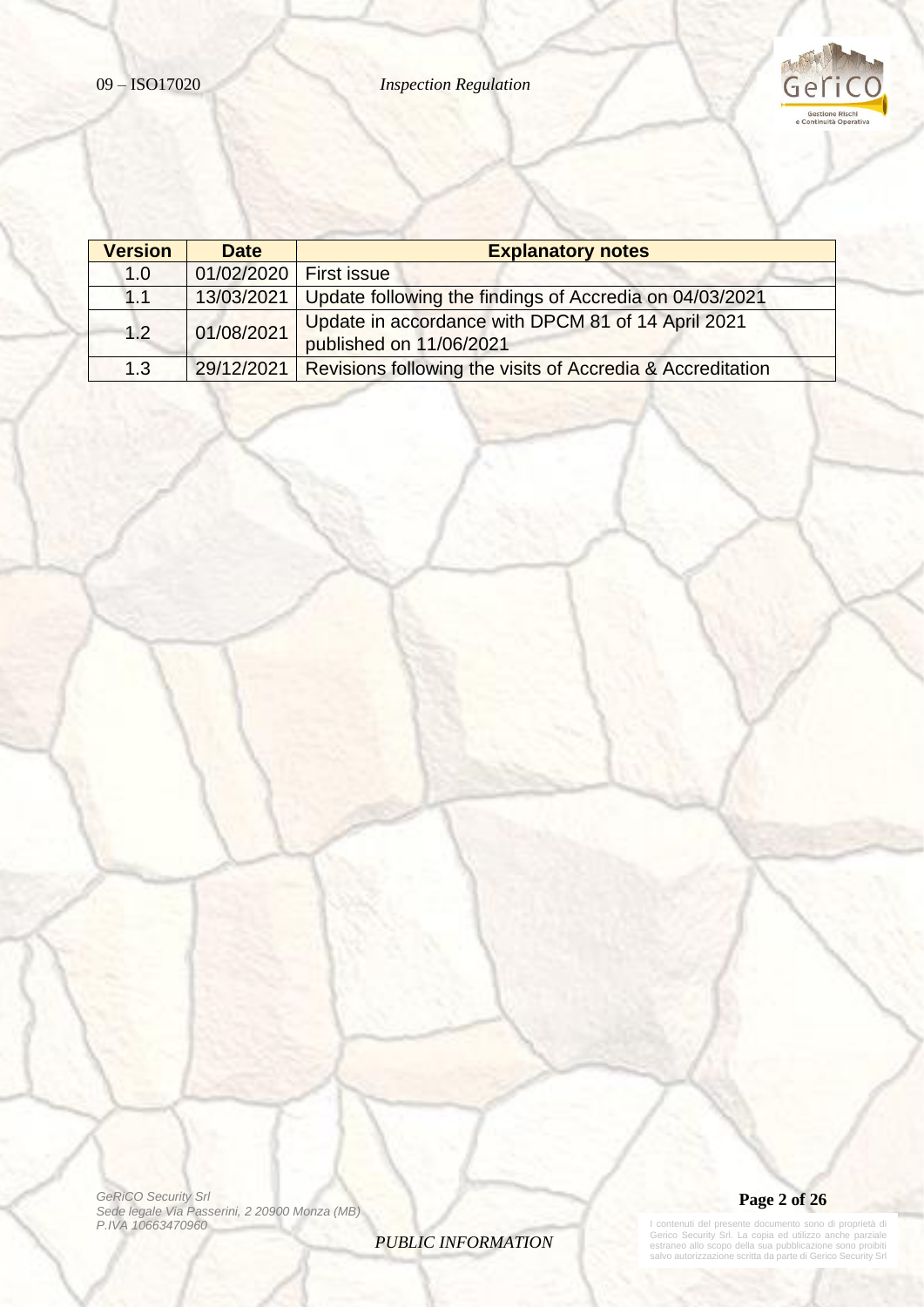

# **Table of contents**

| 1.1        |  |
|------------|--|
| 1.2        |  |
| 1.3        |  |
| 1.4        |  |
|            |  |
|            |  |
|            |  |
| 4.1        |  |
| 4.2        |  |
| 4.3        |  |
| 4.5        |  |
| 4.6        |  |
| 4.7        |  |
| 4.8        |  |
| 4.9        |  |
| 4.10       |  |
|            |  |
|            |  |
| 5.1        |  |
| 5.2        |  |
|            |  |
| 6.1        |  |
| 6.2        |  |
| 6.3        |  |
| 6.4        |  |
|            |  |
|            |  |
| 8.1        |  |
| 8.2        |  |
|            |  |
|            |  |
| 9.1<br>9.2 |  |

*GeRiCO Security Srl Sede legale Via Passerini, 2 20900 Monza (MB) P.IVA 10663470960*

**Page 3 of 26**

*PUBLIC INFORMATION*

I contenuti del presente documento sono di proprietà di<br>Gerico Security Srl. La copia ed utilizzo anche parziale<br>estraneo allo scopo della sua pubblicazione sono proibiti<br>salvo autorizzazione scritta da parte di Gerico Sec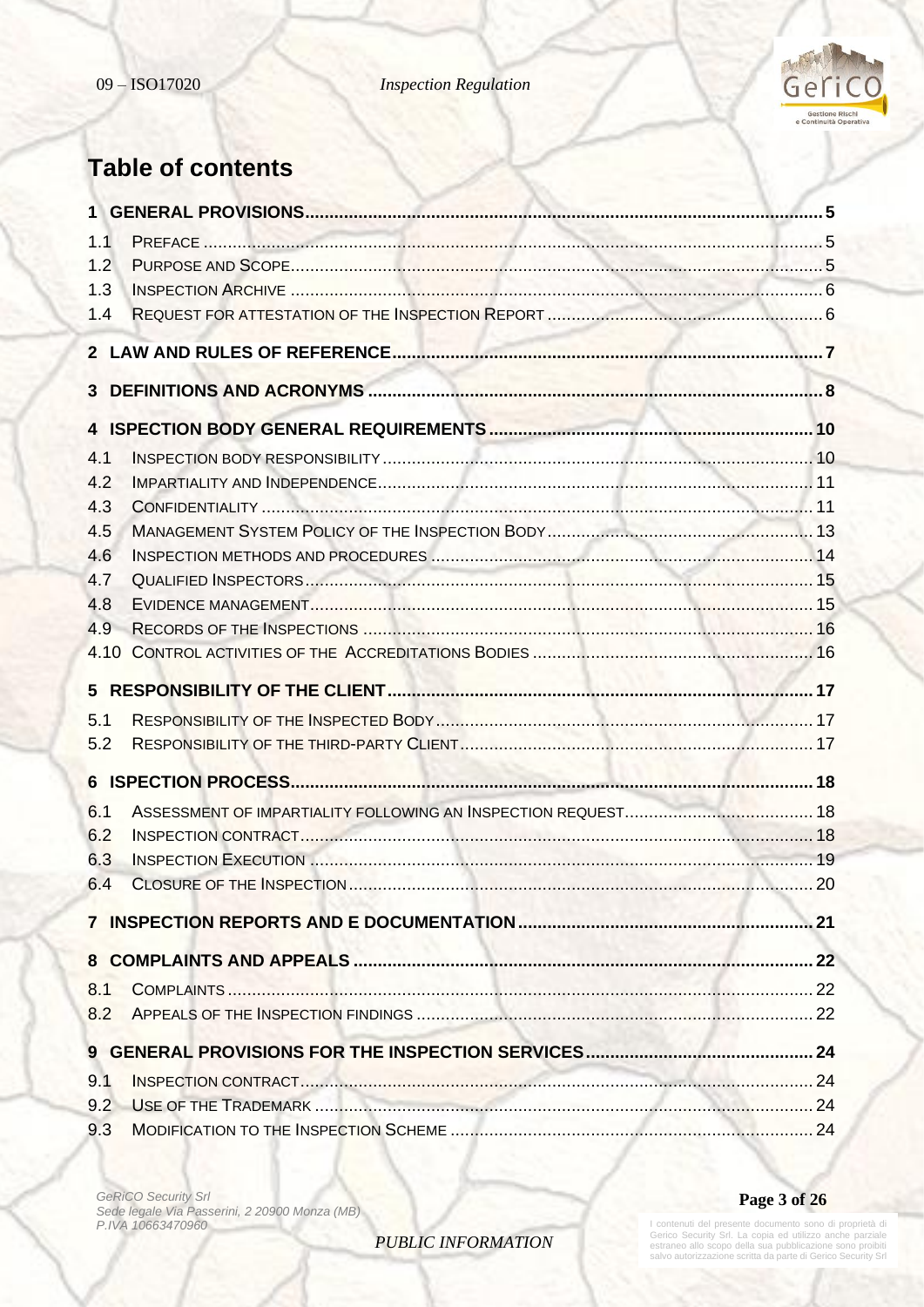

*GeRiCO Security Srl Sede legale Via Passerini, 2 20900 Monza (MB) P.IVA 10663470960*

*PUBLIC INFORMATION*



I contenuti del presente documento sono di proprietà di<br>Gerico Security Srl. La copia ed utilizzo anche parziale<br>estraneo allo scopo della sua pubblicazione sono proibiti<br>salvo autorizzazione scritta da parte di Gerico Sec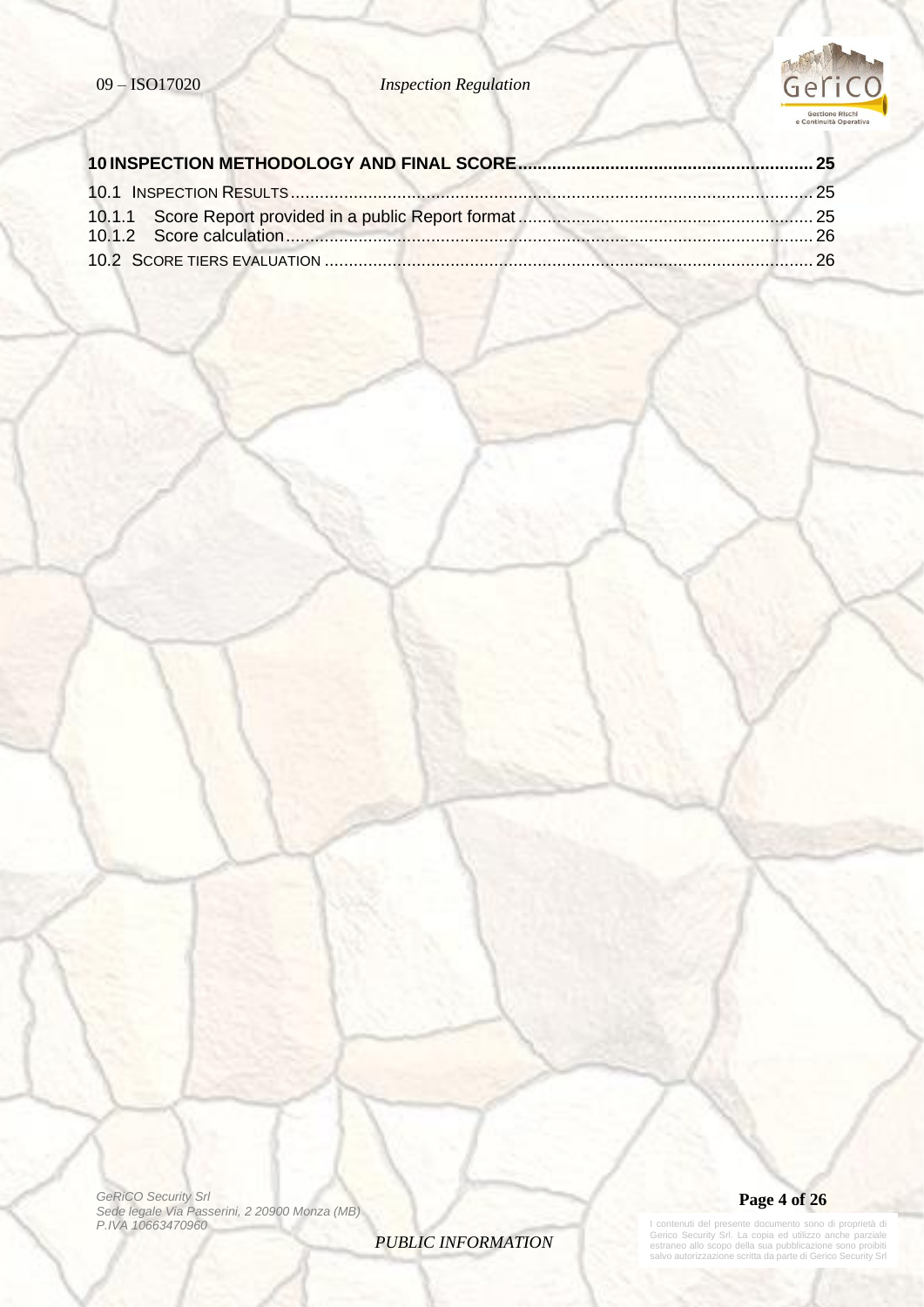

# <span id="page-4-0"></span>**1 GENERAL PROVISIONS**

# <span id="page-4-1"></span>**1.1 Preface**

Gerico Security Srl having its registered office at 2 Passerini street, Monza (MB), carries out inspections compliant with ISO/IEC17020 through its "Inspection Body"<sup>1</sup> (IB). Such activities regard information security and cybersecurity of any private or public company type. The term Inspection means "the examination of a process, service, design assessing its compliance with specific requirements or general requirements according to professional judgment<sup>2</sup>.

# <span id="page-4-2"></span>**1.2 Purpose and Scope**

The purpose of this regulation is to determine the conditions and methods of the Inspection Body (IB or OdI) activities of Gerico Security Srl as follows:

| <b>Scheme</b> | Category                     | <b>Field</b>                                                     | <b>Subfield</b> | Range                                                                                | <b>Stage</b>                                        | <b>Requirements</b>                                                                  |
|---------------|------------------------------|------------------------------------------------------------------|-----------------|--------------------------------------------------------------------------------------|-----------------------------------------------------|--------------------------------------------------------------------------------------|
| <b>ISP</b>    | Processo/<br><b>Servizio</b> | Information<br>and<br><b>Communications</b><br><b>Technology</b> | $\mathbf{u}$    | Ispezioni e verifiche<br>sulla sicurezza delle<br>informazioni<br>е<br>cybersecurity | • Prima dell'avvio<br>del servizio<br>• In servizio | <b>Security</b><br>Cyber<br><b>Framework</b><br>Nazionale - CSF 2.0<br>Febbraio 2019 |
| <b>ISP</b>    | Process/<br><b>Service</b>   | Information<br>and<br><b>Communications</b><br><b>Technology</b> | $\mathbf{u}$    | Inspection<br>and<br>verification<br>οf<br>information security<br>and cybersecurity | • Pre-service phase<br>• In-service phase           | Cyber<br><b>Security</b><br><b>Framework</b><br>National - CSF 2.0<br>February 2019  |

All processes related to the inspections, the inspector's management activity and maintenance of the Inspection Archive are considered within the scope.

An Organization is inspected to photograph the existing situation at a given moment according to the four dimensions of the Cyber Security Pyramid: three at the base of the Pyramid and one at its height as shown in the figures below:



The inspection is carried out according to specific criteria as follows:

*GeRiCO Security Srl Sede legale Via Passerini, 2 20900 Monza (MB) P.IVA 10663470960*

**Page 5 of 26**

*PUBLIC INFORMATION*

contenuti del presente documento sono di proprietà di Gerico Security Srl. La copia ed utilizzo anche parziale estraneo allo scopo della sua pubblicazione sono proibiti alvo autorizzazione scritta da parte di Gerico Sec

<sup>1</sup> According to ISO/IEC 17020:2012, Gerico Security Srl carries out the inspection activities as a type C Inspection Body (clause 4.1.6 (c) of.ISO/IEC17020).

<sup>2</sup> Contextualization of the definition of Inspection sets forth in ISO 17000:2020 (6.3) : *examination of an [object](https://www.iso.org/obp/ui/#iso:std:iso-iec:17000:ed-2:v2:en:term:4.2)  [of conformity assessment](https://www.iso.org/obp/ui/#iso:std:iso-iec:17000:ed-2:v2:en:term:4.2) and determination of its conformity with detailed requirements or, on the basis of professional judgement, with general requirements*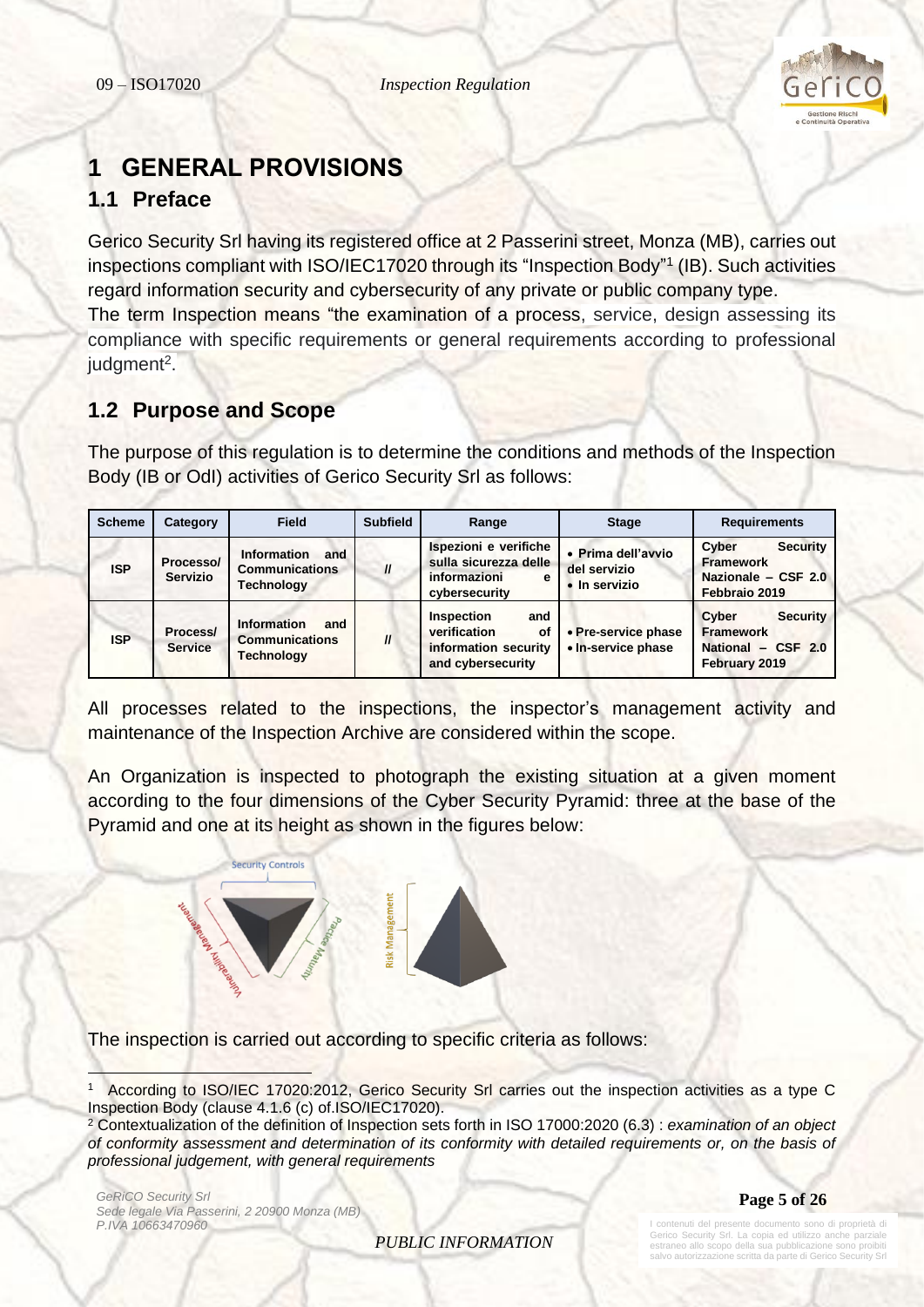

- Objectivity, measuring the state of art according to given parameters,
- Neutrality towards partisan beliefs,
- Impartiality and absence of conflicts of interest.

The results are provided with measurable and comparable metrics considering the maximum objectives achievable by the inspected company. Thus, the organization and third interested parties can use the inspection results to assess the Cyber security maturity according to objective criteria guaranteed by a reliable Third-party Body.

### <span id="page-5-0"></span>**1.3 Inspection Archive**

All inspection documents are digitally signed and kept in a dedicated "Inspection Archive" for a minimum period of 5 years. Only IB's authorized personnel are allowed to access the *Archive*. All documents are stored in the *Archive* as "Confidential" in compliance with the information classification of Gerico Security Srl.

*The Inspection Archive* enables the IB to provide evidence concerning the inspections and manage possible requests for Attestation of the Reports from interested third parties that had lawfully received such reports. No document or evidence of the inspected company is retained by the Inspection Body and/or its Inspectors.

### <span id="page-5-1"></span>**1.4 Request for attestation of the Inspection Report**

The Cybersecurity state of an organization is attested in the Inspection Report and shown in a Inspection Certificate. It is mainly used by the Inspected company to demonstrate its Cybersecurity maturity to third parties (clients, partners, Regulatory Bodies, Public Administration).

The Inspection Body attests the authenticity and truthfulness of the Inspection Certificate by digitally signing all documents of the Inspection.

It is possible to make requests for attestations of authenticity and truthfulness by sending reasoned requests with a copy of the Report in your possession at : Odl@gerico-sec.it

When the IB receives the request for attestation from a third party, the Technical Responsible Officer verifies the grounds of the request and the authenticity of the Inspection Certificate copy by comparing the digital signatures of the documents.

The IB responds within 10 working days of the date of receipt confirming the attestation or denying the authenticity of the copy received.

*GeRiCO Security Srl Sede legale Via Passerini, 2 20900 Monza (MB) P.IVA 10663470960*

*PUBLIC INFORMATION*



te documento sono di proprietà di Gerico Security Srl. La copia ed utilizzo anche parziale estraneo allo scopo della sua pubblicazione sono proibiti vo autorizzazione scritta da parte di Gerico Se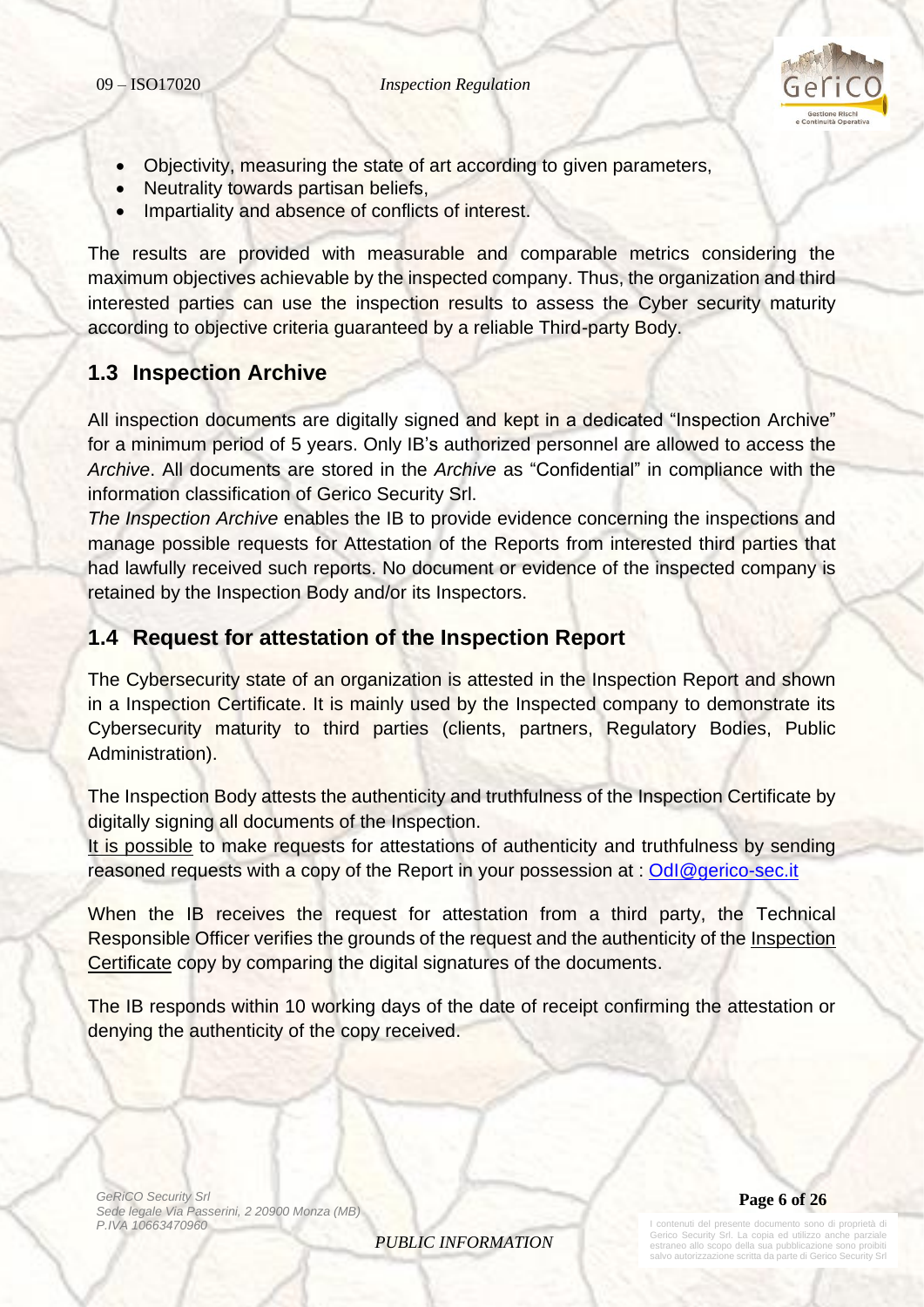

# <span id="page-6-0"></span>**2 LAW AND RULES OF REFERENCE**

The present document is based on the law and rules as follows:

- ISO/IEC 17020:2012 "Conformity Assessment Requirements for the operation of various types of bodies performing inspections"
- ISO17000:2020 "Conformity Assessment Vocabulary and General principles"
- ILAC P15:05/2020 "Application of ISO/IEC 17020:2012 for Accreditation of Inspection Bodies"
- Accredia RG-01 Regulation for the accreditation of Certification, Inspection, Verification and Validation Bodies- General Part
- Accredia RG-01-04 Regulation for the accreditation of Inspection Bodies
- Accredia RG-09 Regulation for the use of the Accredia Mark
- ISO/IEC 19011:2018 "Guidelines for auditing management systems";
- ISO 31000:2018 " Risk management" Principles and guidelines";
- D.lgs. 231/2001 provides for direct administrative liability of legal entities, companies and associations;
- The (UE) 2016/679 Regulation on the protection of natural persons with regard to the processing of personal data and on the free movement of such data;
- D.lgs. 101/2018 providing for the alignment of the Italian privacy policy (D.lgs. 196/2003) to the UE Regulation
- D.lgs. 81/2008 On the protection of safety and health of workers. Health and safety in the workplace.
- UNI 10459:2017 provides for Professional activities Professionals operating in the field of security – Knowledge, skills and competence requirements
- NIST CSF 1.1 16 April 2018
- Cini " National Cybersecurity and Data Protection Framework " 2019 V2.0
- ISACA "IS Audit/ Cybersecurity Assurance: based on the NIST Cybersecurity Framework Audit Program" – 2016
- D.Lgs.65 18/05/2018 "Transposition of the (UE) Directive 2016/1148 of the European Parliament and of the Council of 6 July 2016, concerning measures for a high common level of security of network and information systems across the Union".
- DPCM 81 of 14/04/2021 "Regulation concerning notifications of incidents impacting networks, information systems and IT services (art. 1, paragraph 2, let. b), of the Decree-Law n. 105 of 21 September 2019, , converted into law no. 133 of 18 November 2019 and providing measures to guarantee high security levels ." Published in the O.G.U. on 11/06/2021.
- DL.105 of 21/09/2019 "Urgent measures on the cybernetic national security perimeter " converted into law n.133 18/11/2019 on 20/09/20219
- IAF MD 4:2018 IAF Mandatory Document for the use of Information and Communication Technology (ICT) For Auditing/assessment Purposes Issue 2

*GeRiCO Security Srl Sede legale Via Passerini, 2 20900 Monza (MB) P.IVA 10663470960*

**Page 7 of 26**

*PUBLIC INFORMATION*

enuti del presente documento sono di proprietà di Gerico Security Srl. La copia ed utilizzo anche parziale estraneo allo scopo della sua pubblicazione sono proibiti salvo autorizzazione scritta da parte di Gerico Sec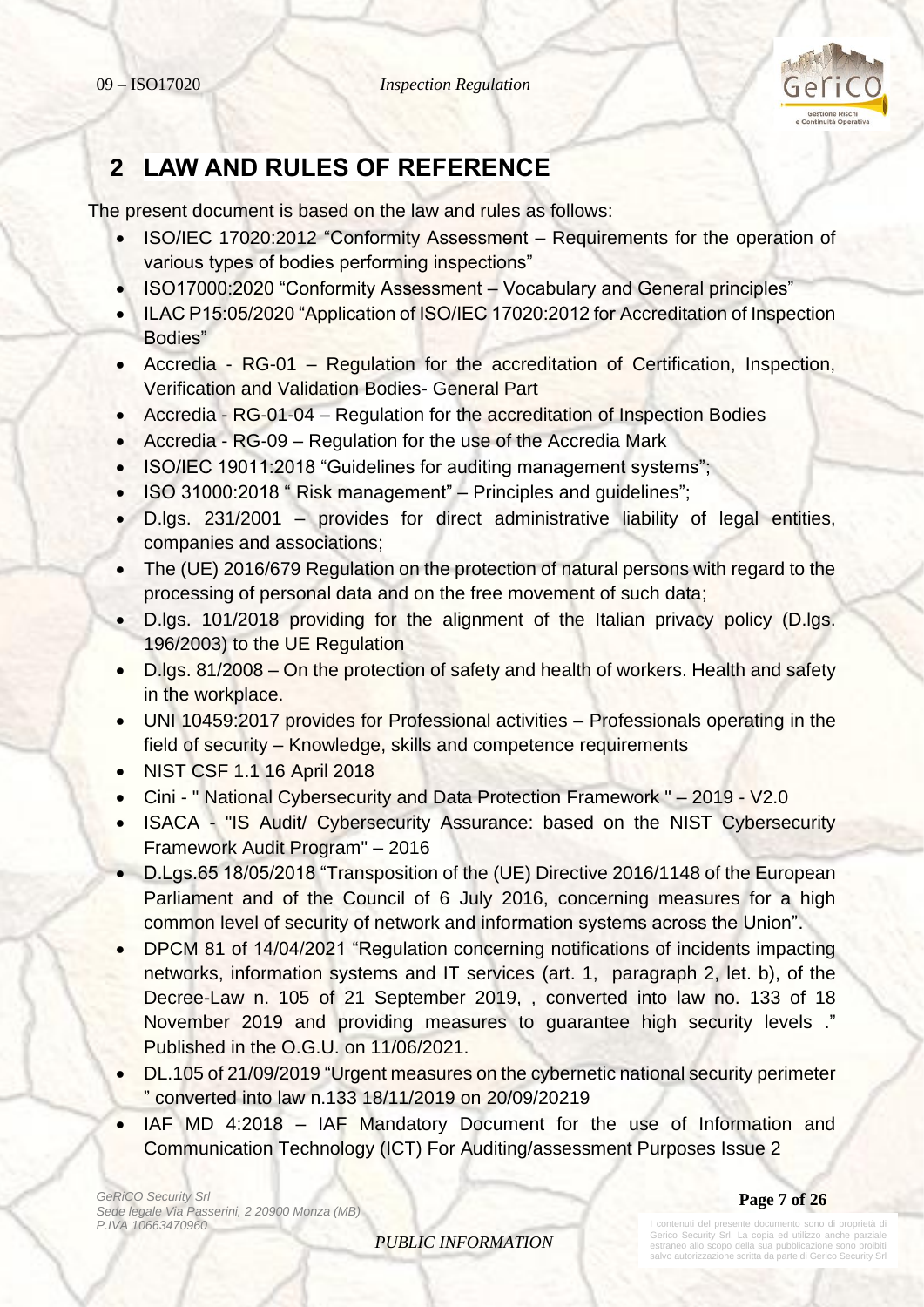

# <span id="page-7-0"></span>**3 DEFINITIONS AND ACRONYMS**

- **ACCREDIA**: is the sole accreditation Body in Italy appointed by the Italian government attesting the competence, independence and impartiality of the inspection and verification bodies and laboratories, the status of conformity of the goods and services. According to the UE [Regulation EC 765/2008](https://www.accredia.it/documento/regolamento-ce-n-7652008/?preview=true) and the international standard ISO/IEC 17011, every member state has its national accreditation body. ACCREDIA operates in Europe as a member of EA (European cooperation for Accreditation) and works internationally as a member of IAF (International Accreditation Forum). Operating as an impartial authority, the accreditation Body guarantees the reliability of the activities carried out by the bodies and laboratories. It provides a socially important activity working for the public good. Accredia is an impartial and independent Body which ensures that the accredited bodies and laboratories fulfil the requirements of the specific standards. It guarantees the objectivity and authenticity of the attestations issued in the market, safeguards the health of consumers and environmental protection.
- **Accreditation:** it attests the degree of quality of the (certification and inspection) activity of an accredited Body, attests the conformity of management systems and skills with the requirements of the law and international standards. Accreditation is a safeguard giving confidence of:
	- Impartiality: all interested Parties are represented within the Body.
	- Independence: the auditors and committees responsible for issuing the certification/ report guarantee the absence of conflicts of interest between the body and the organization seeking certification.
	- Fairness: European standards prohibit the provision of advice either directly or through related companies.
	- Competence: accreditation mainly certifies that the personnel involved in the verification activity are culturally, technically and professionally qualified.
- **BoD** Board of Directors of Gerico Security Srl
- **Client –** the company for which the inspection activity is carried out. It may coincide with the inspected company or be an interested third party in which case the inspection is agreed upon and authorized by the company.
- **Cybersecurity –** it generally refers to information technology designed to protect information systems against access or attack. This document provides a more extensive definition of the processes and technologies for the security of information managed, created, stored and shared on interconnected devices through a local and/or public geographic and/or private network ensuring confidentiality, availability and integrity of data.
- **Board – The Board of** Gerico Security Srl is the Board of Directors of the company.

*GeRiCO Security Srl Sede legale Via Passerini, 2 20900 Monza (MB) P.IVA 10663470960*

**Page 8 of 26**

*PUBLIC INFORMATION*

I contenuti del presente documento sono di proprietà di Gerico Security Srl. La copia ed utilizzo anche parziale estraneo allo scopo della sua pubblicazione sono proibiti salvo autorizzazione scritta da parte di Gerico Sec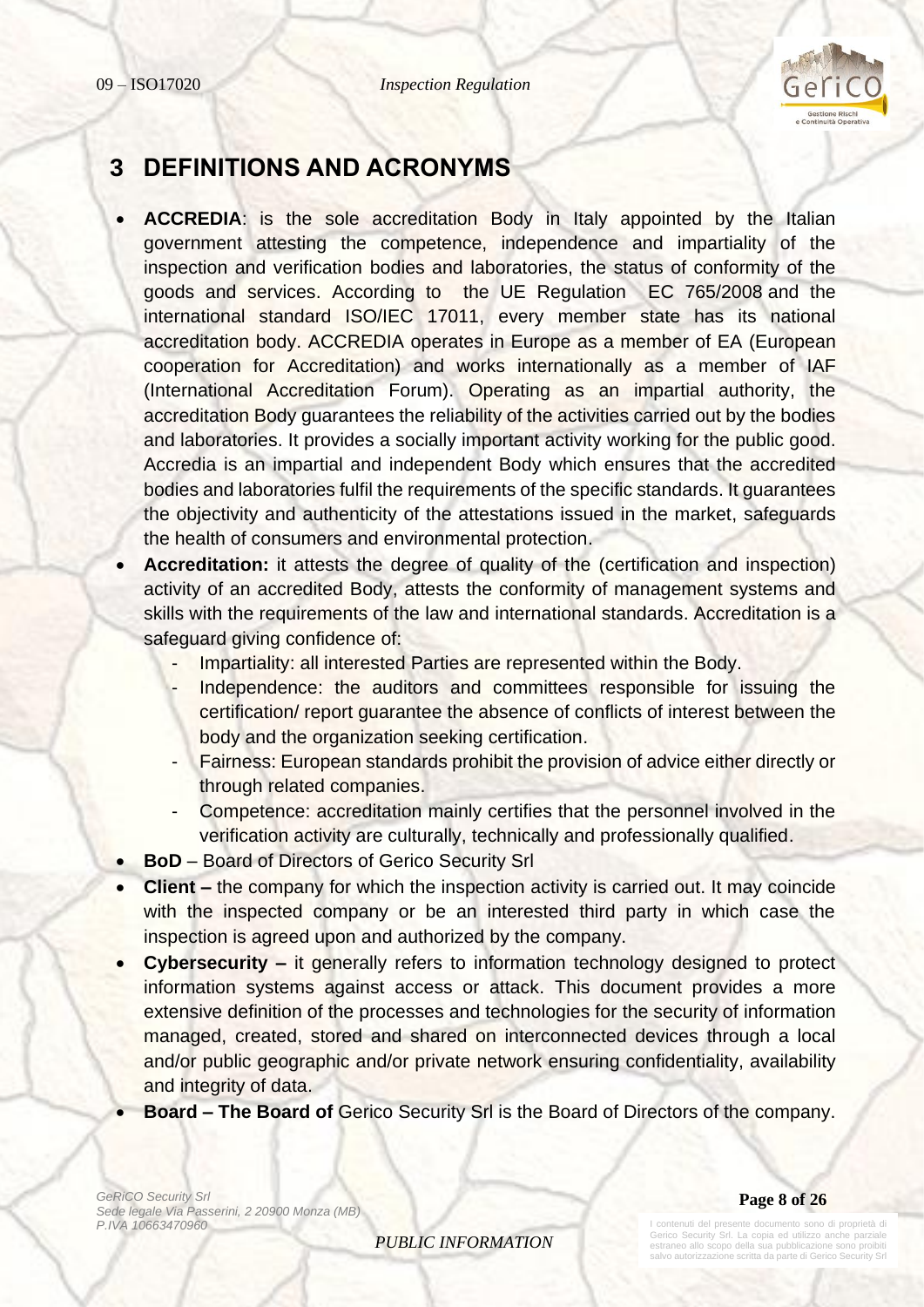

- **ToI – Team of Inspection**, a team of qualified guided Inspectors who carry out an Inspection.
- **Qualified Inspectors –** Inspectors qualified by the IB and therefore authorized to carry out inspection activities on behalf of the IB. Such professional qualification is a formal process of the IB which formally verifies skills, competence, knowledge and ethical values of the inspectors.
- **Inspection<sup>3</sup> –** conformity of assessment of a process, service, product, design with specific requirements or, on the basis of professional judgement, with general requirements.
- **Organization** Legal entity or company subject to a formal Inspection.
- **IB – Inspection Body (OdI – Organismo di Ispezione), it is a separate division of** Gerico Security Srl structured and organized to conduct formal and unbiased information security and cybersecurity Inspections of an organization.
- **Information Security –** protection of Confidentiality, Integrity and Availability of information regardless of whether it is kept in electronic, physical or paper-based format throughout the phases of its life cycle from its creation to its controlled destruction: its processing, storing and archiving, transmission and/or dissemination to third parties by using digital devices, physical tools or orally communicated.
- **Verification –** Activity carried out in compliance with the DPCM 81 of 14 April 2021 (Art.8 paragraph 6) D.L. n.105 of 21 September 2019 "Urgent measures on the cybernetic national security perimeter" converted into law n.133 18/11/2019 (Art.1, paragraph 6 letter c) on 20/09/20219

<sup>3</sup> Contextualization of the definition of Inspection in ISO 17000:2020 (6.3) : *examination of an [object of](https://www.iso.org/obp/ui/#iso:std:iso-iec:17000:ed-2:v2:en:term:4.2)  [conformity assessment](https://www.iso.org/obp/ui/#iso:std:iso-iec:17000:ed-2:v2:en:term:4.2) and determination of its conformity with detailed requirements or, on the basis of professional judgement, with general requirements*

*GeRiCO Security Srl Sede legale Via Passerini, 2 20900 Monza (MB) P.IVA 10663470960*

**Page 9 of 26**

*PUBLIC INFORMATION*

contenuti del presente documento sono di proprietà di Gerico Security Srl. La copia ed utilizzo anche parziale estraneo allo scopo della sua pubblicazione sono proibiti salvo autorizzazione scritta da parte di Gerico Sec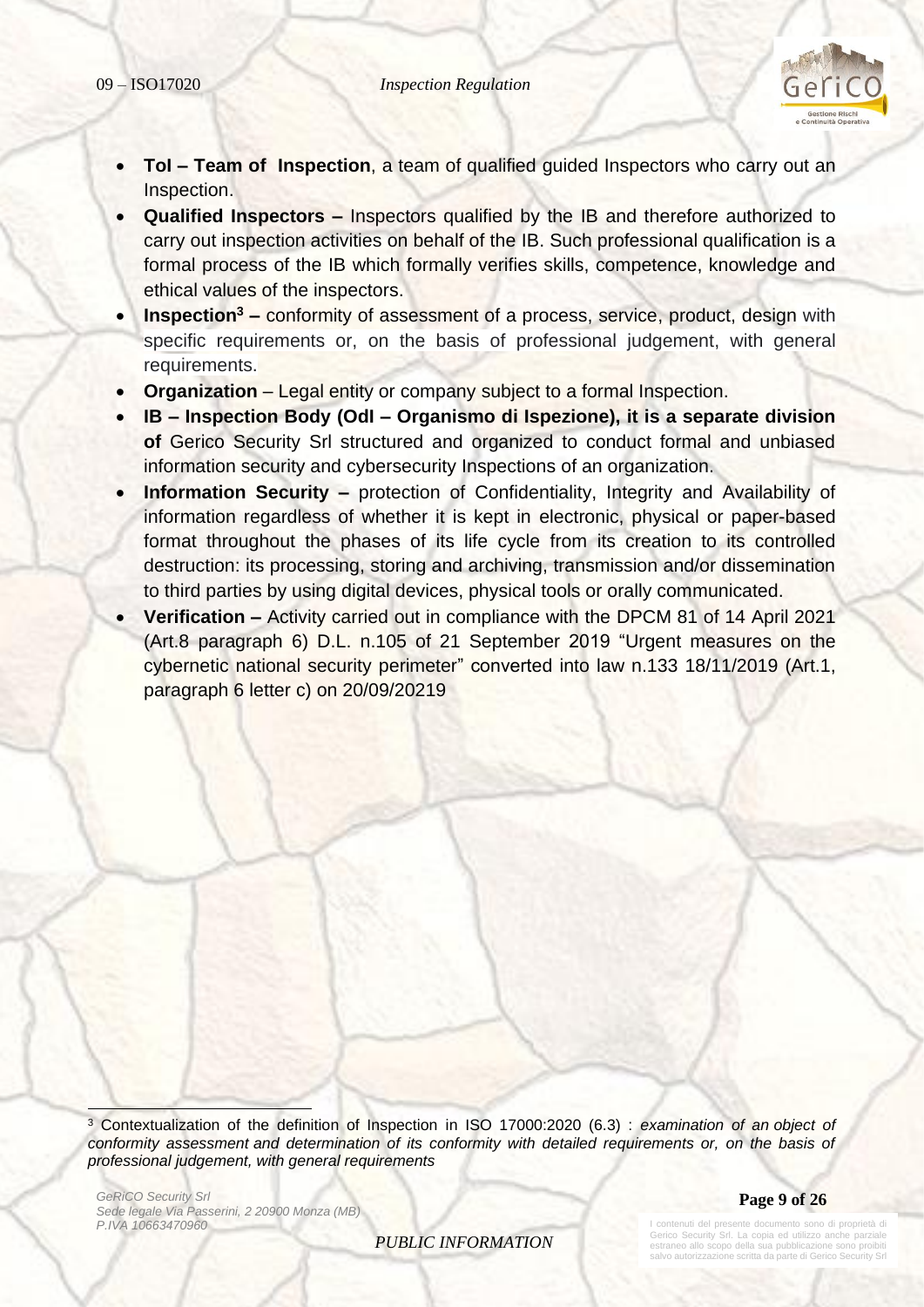

# <span id="page-9-0"></span>**4 ISPECTION BODY GENERAL REQUIREMENTS**

# <span id="page-9-1"></span>**4.1 Inspection body responsibility**

The Inspection Body (IB or OdI – Organismo di Ispezione) has the overall responsibility for conducting the inspection process based on the criteria of impartiality and completeness. Therefore, it:

- adopts a model to ensure a formal process for conducting information security and cyber inspections which can be evaluated as reliable and recognized by third parties,
- ensures the complete execution of the Inspection activity within the perimeter as defined in the contract with the Client,
- evaluates the appropriate times and methods of the Inspection to fulfil the activity,
- guarantees the competence, professionalism and ethical values of the IB inspectors and personnel,
- protects the interests and confidentiality of the inspected company's processes, information, knowledge, strategies and all information learned during the course of the Inspection,
- meets the needs of the Inspected Company minimizing effort and burdens on business to the smallest possible degree to conduct the Inspection
- protects the inspected Company against damage and increased risks
- adopts custody process of the documents and data of the Inspection results to be retained over time and within a defined period to demonstrate the Inspection activity and its results

The activity of the Inspection Body of Gerico Security Srl provides a photograph of the state of security at a given moment in time. Therefore, the Inspection Body is not responsible for possible noncompliance or shortcomings which might be detected through continuous and systematic on-site inspections.

*GeRiCO Security Srl Sede legale Via Passerini, 2 20900 Monza (MB) P.IVA 10663470960*

*PUBLIC INFORMATION*



I contenuti del presente documento sono di proprietà di erico Security Srl. La copia ed utilizzo anche estranti sulla suppia sulla sua pubblicazione sono provincia per controlle sono provincia sono provincia della salvo autorizzazione scritta da parte di Gerico Security Srl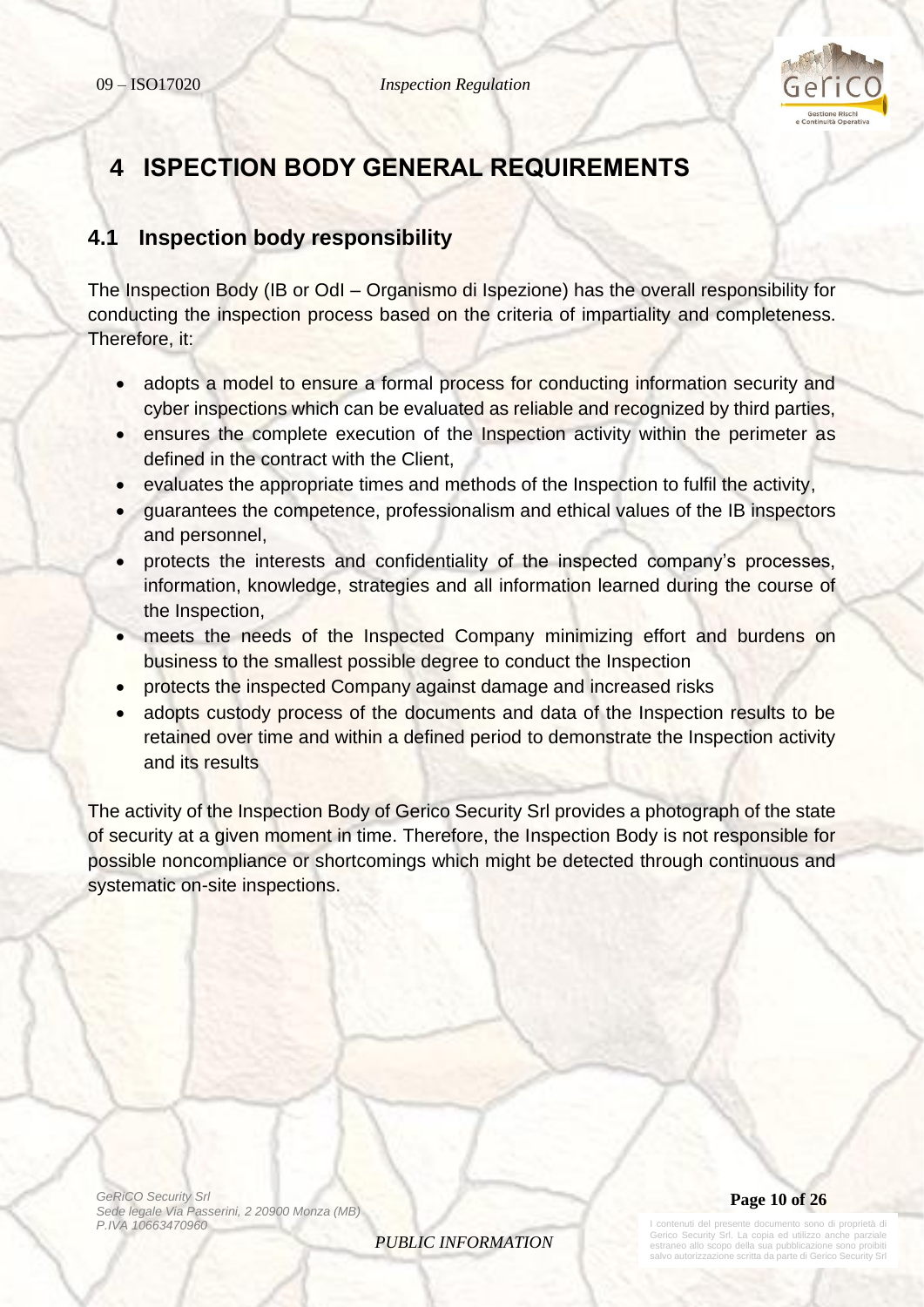

## <span id="page-10-0"></span>**4.2 Impartiality and Independence**

Gerico Security Srl has defined and documented its structure, organization and organizational measures in compliance with its Ethical Code to conduct unbiased inspections of Information Security and Cybersecurity. In this respect, an "Inspection Body" (IB), formally independent and whose management is committed to the safeguard of impartiality, has been set up.

Possible conflicts of interest are considered and handled to safeguard impartiality of its work. The conflicts of interest can be those arising from and within the Inspection Body, for example as regards the personnel appointed or those arising from the activities of other people, bodies, companies. In particular, the IB provides a proactive process to prevent the potential conflicts of interests arising from new professional assignments of the Body and the personnel of inspection.

The Inspection Body carries out an unbiased activity with respect to its clients without being affected by influences which might have impacts on the results of the Inspection. Therefore, the inspections are carried out in accordance with a methodology nationally and internationally recognised so as to safeguard impartiality, completeness and objectivity of the inspection.

# <span id="page-10-1"></span>**4.3 Confidentiality**

Confidentiality of Client Information is a founding principle of Gerico Security Srl since it considers as confidential all the activities carried out with reference to the objects and topics covered, the nature of the activity performed and information processed. Therefore, Gerico Security Srl ensures that any information, directly or indirectly learned in the course of the activity conducted on behalf of the client, is not disclosed for the purpose other than the Inspection or used for undue business financial benefits.

Gerico Security Srl is ISO/IEC 27001:2013 certified and has adopted an Information Security Management System. Its principles and security measures also apply to the Inspection Body. In this regard, Gerico highlights the importance of its Information Security Policy available on its institutional website. It is understood as a set of objectives and strategic planning for managing and protecting the information stored and treated by the Company, for the key resources and IT processes for information processing.

The Information Security Policy defines:

- The security objectives;
- The conformity requirements with law, standards and sectoral best practices;
- A logical organizational and management model for securing information;
- The requirements for the fulfilment of information security objectives.

*GeRiCO Security Srl Sede legale Via Passerini, 2 20900 Monza (MB) P.IVA 10663470960*

**Page 11 of 26**

*PUBLIC INFORMATION*

nuti del presente documento sono di proprietà di Gerico Security Srl. La copia ed utilizzo anche parziale estraneo allo scopo della sua pubblicazione sono proibiti vo autorizzazione scritta da parte di Gerico Se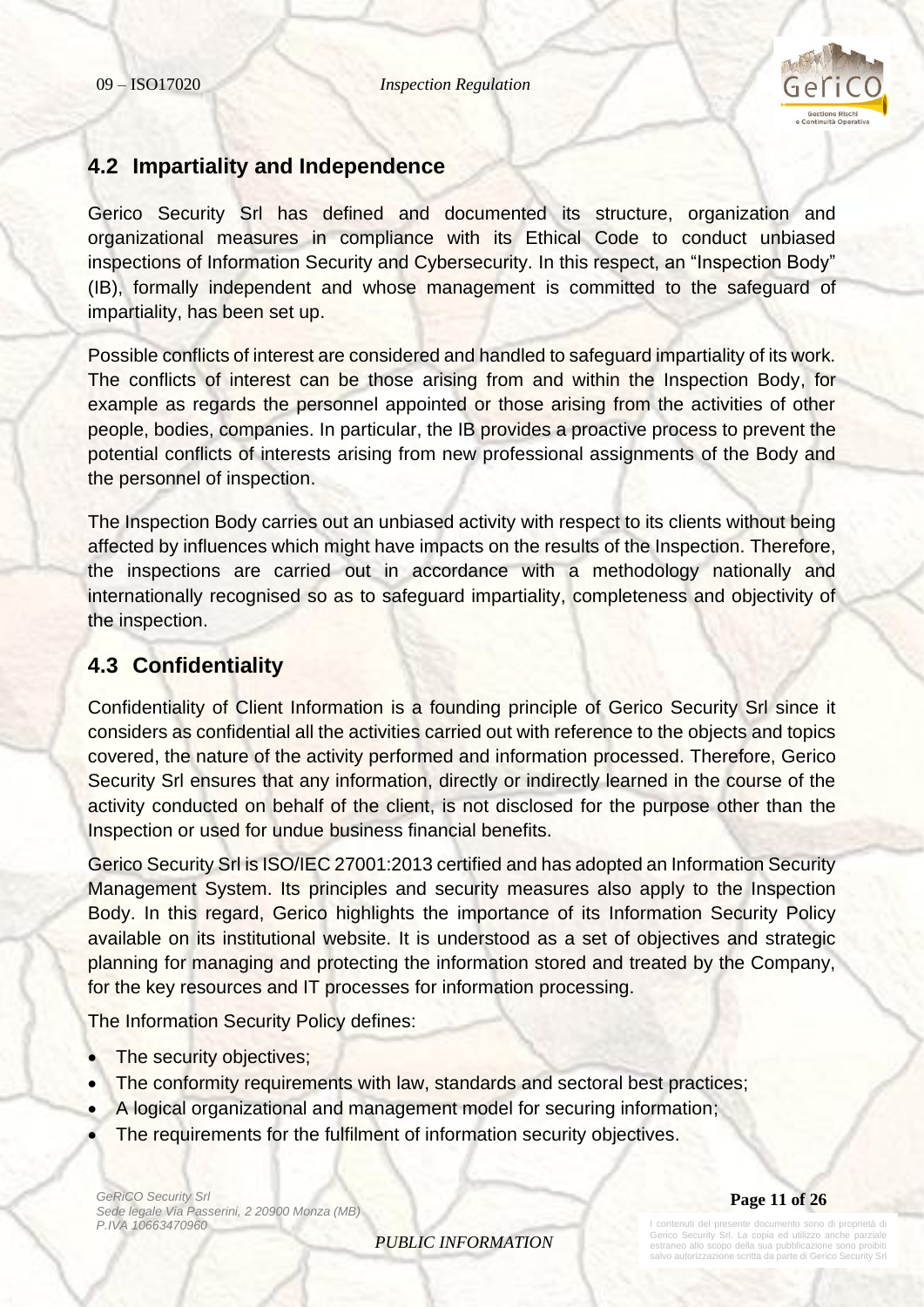

The objectives of the security Policy refer to the need to reduce the risks to confidentiality, integrity and availability of information of the company and clients to acceptable limits.

According to the risk level determination, as defined by Gerico Security's Board, the risks exceeding the acceptable levels are reduced to acceptable limits by implementing countermeasures which cannot be violated unless it is done intentionally. Such countermeasures are defined in the analysis methodology and information risk management adopted by Gerico Security. They apply to different levels of protection, thus should a countermeasure fail, it can be replaced with another different measure safeguarding an appropriate and balanced protection system ("defence in depth").

In particular:

- Confidentiality is protected through appropriate countermeasures to prevent unauthorized access to information or uncontrolled dissemination;
- Integrity is protected through appropriate countermeasures to prevent unauthorized modification of information or damage to its physical format or semantic content;
- Availability is protected through appropriate countermeasures to consent the access of authorized personnel to the resources needed to fulfil their activities.

Intervention measures are intended as a continuous process of risk detection, analysis, assessment and the choice of the best preventive and management strategies for the governance of Gerico Security Srl's Security Information

Finally, the personnel and the qualified Inspectors, or those about to be qualified, are made aware and contractually bound to information confidentiality, integrity and availability with regard to clients, inspections and the IB.

*GeRiCO Security Srl Sede legale Via Passerini, 2 20900 Monza (MB) P.IVA 10663470960*

*PUBLIC INFORMATION*



I contenuti del presente documento sono di proprietà di Gerico Security Srl. La copia ed utilizzo anche parziale estraneo allo scopo della sua pubblicazione sono proibiti salvo autorizzazione scritta da parte di Gerico Se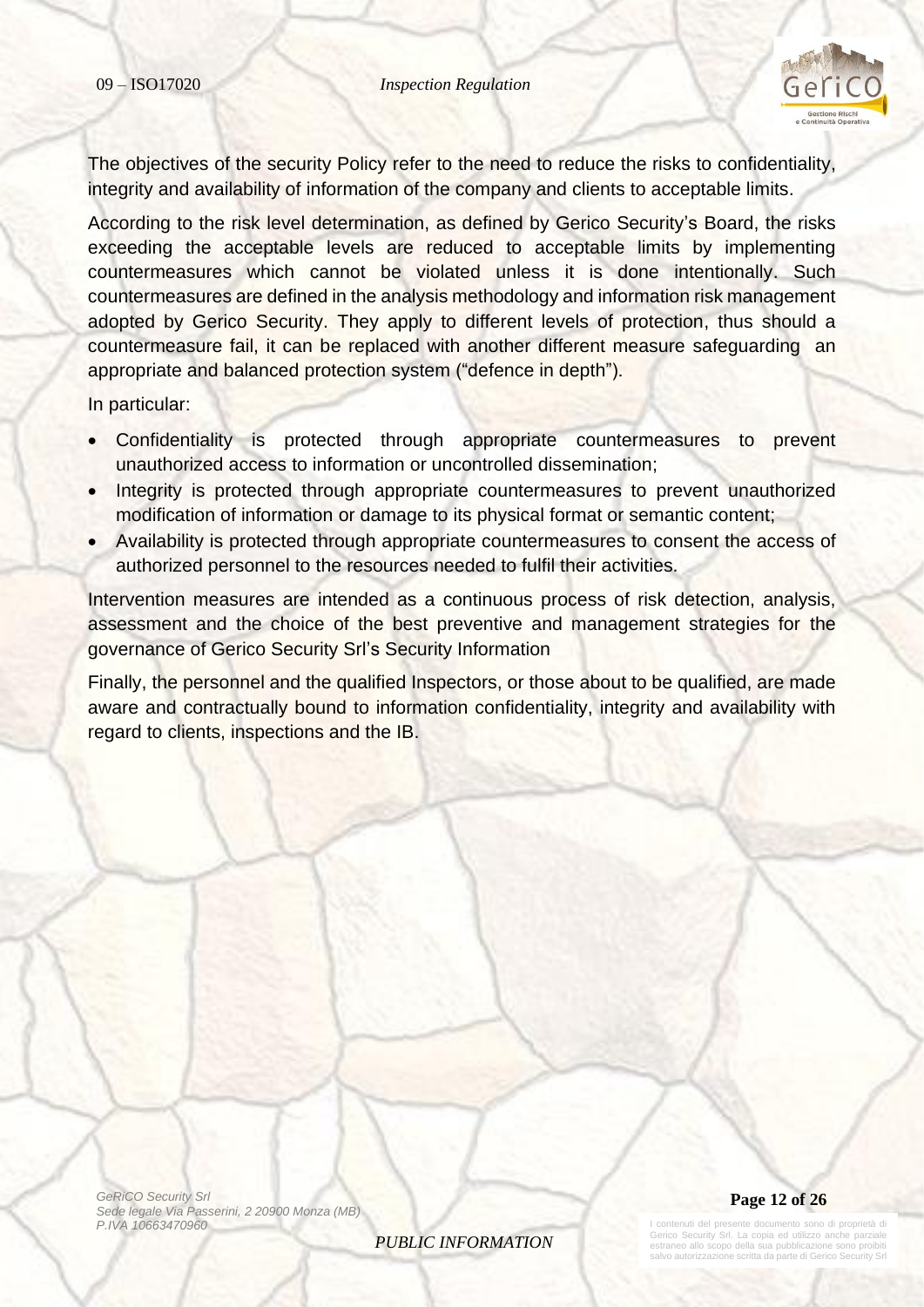

# <span id="page-12-0"></span>**4.5 Management System Policy of the Inspection Body**

The Board of Gerico Security Srl has decided to provide the Inspection Body with an Inspection Management System. The B. has established, documented and maintains the inspection Body policy and its goals according to the ISO 17020:2012 purposes. It promotes and ensures the policy awareness of all the Inspection Body's executives and staff. In particular:

*The Board of Gerico Security Srl acknowledges the importance of providing its services in adherence to the legal requirements and according to the clients' needs. It promotes the accomplishment of an Inspection Management System and undertakes a continuous improvement approach to its effectiveness through a periodical identification of quantified and verifiable objectives, aimed at satisfying the Client and ensuring unbiased and quality inspection activities.*

*To this end, the Board defines the policy and the following objectives:*

- *enhance the positive image of a reliable and competent company establishing trust with clients;*
- *meet legal requirements, regulations and contractual obligations*
- *ensure the needed training and information among personnel and staff;*
- *verify if the services provided meet the requirements of the sector and clients and measure the client' satisfaction;*
- *guarantee the impartiality of the Inspection Body*
- *keep confidentiality of the information handled and processed in the course of the inspection*
- *observe ethical standards in the course of security inspections*
- *ensure a continuous improvement of the Management System activities reducing risks.*

*The Board undertakes to spread the Inspection Body policy among all parties disseminating its information as documented information. In addition, the Management undertakes to periodically review all activities, processes and results to achieve the desired level of improvement.*

*The Board undertakes to maintain the independence of the Inspection Board and unbiased judgement towards the inspected companies*

*The Boards appoints a Responsible person for the Management System who works to ensure the MS effectiveness over time.* 

*GeRiCO Security Srl Sede legale Via Passerini, 2 20900 Monza (MB) P.IVA 10663470960*

**Page 13 of 26**

*PUBLIC INFORMATION*

I contenuti del presente documento sono di proprietà di Gerico Security Srl. La copia ed utilizzo anche parziale estraneo allo scopo della sua pubblicazione sono proibiti salvo autorizzazione scritta da parte di Gerico Security Srl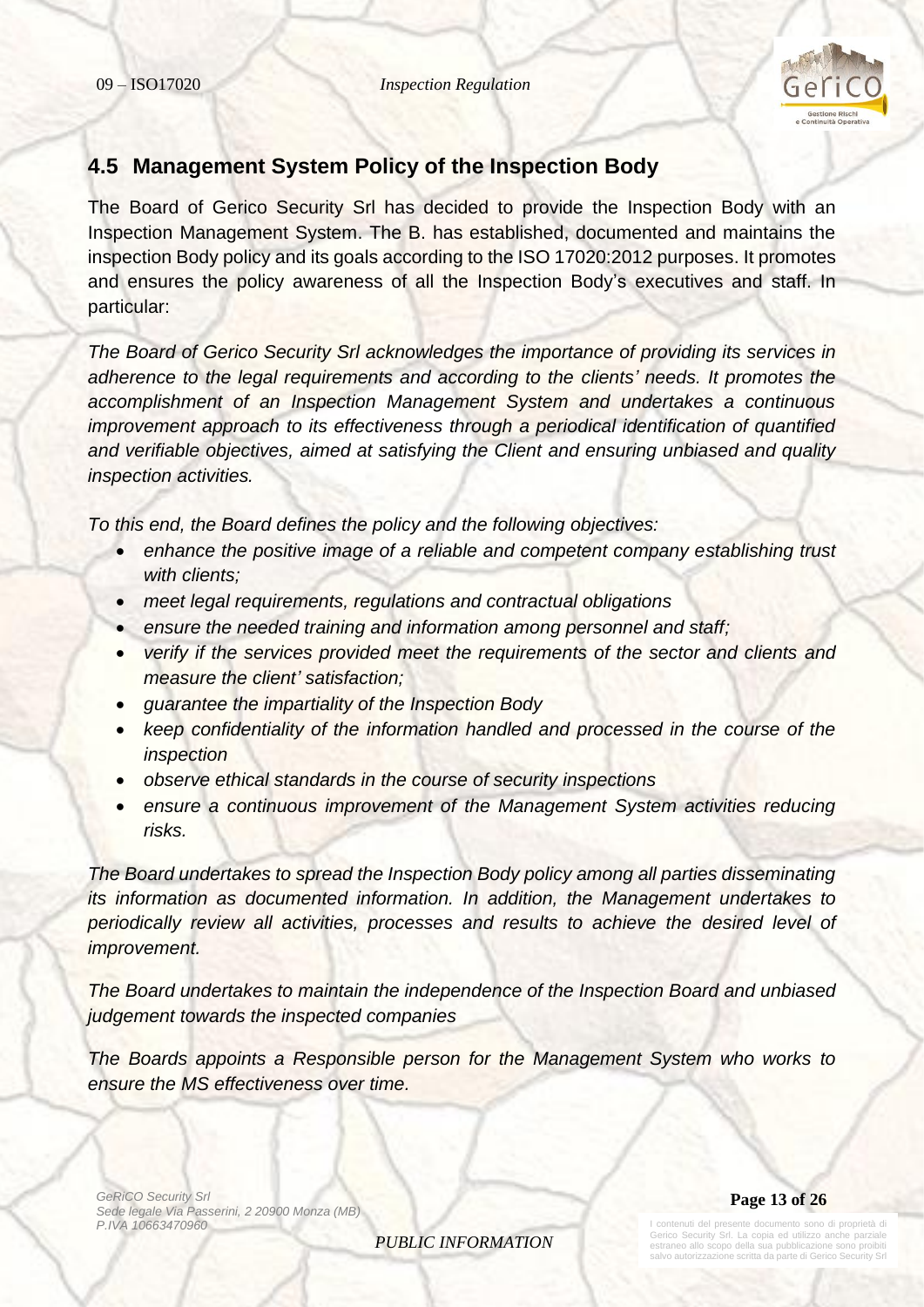

### <span id="page-13-0"></span>**4.6 Inspection methods and procedures**

The Inspection Body has defined a formal methodology to ensure:

- Completeness of the evaluation activity
- Uniformity of judgement
- Fairness di judgement

The methodology is based on the best practices of the sector in accordance with the criteria of completeness and rigor ensuring impartiality within Security Information and cybersecurity so as to provide unbiased judgement, independent from the influence of third-party within its conformity decisions.

The evaluation of security aspects is assessed in accordance with objective criteria comparable over time in order to ensure uniformity ed fairness of judgement. The inspection results enable:

- Overall evaluation of the inspected company maturity and capability to ensure Information and Cyber security
- Objective measurement of the security state at a given time
- Comparability of the company's security maturity levels over time and with respect to other companies.

The inspection methodology is structured and formalised. Possible changes to the methodology are based upon rigorous criteria of necessity and opportunity such as the evolution of legal and standard requirements.

The methodology changes are verified to detect possible deviation results in comparison with the previous version then, the correction measures needed are studied. The impossibility of avoiding deviation results is formally communicated to the client seeking the attestation indicating the differences of judgement within the different methodology versions.

The Inspection Body regulates the whole process by setting forth the operating procedures. The technical Responsible manager of the IB and the inspectors are required to abide by inspection procedures while performing their tasks and related activities.

The initial phase of the process provides an evaluation of impartiality and formalization of the contractual activity then, the inspection activities are carried out and finally, the process is concluded and the inspection documentation is stored. The inspections are conducted in accordance with standard methods following a schedule agreed with the inspected company The inspection is led by one or more Inspectors under the final responsibility of the Technical Responsible manager of the IB that signs the results.

*GeRiCO Security Srl Sede legale Via Passerini, 2 20900 Monza (MB) P.IVA 10663470960*

*PUBLIC INFORMATION*

### **Page 14 of 26**

I contenuti del presente documento sono di proprietà di Gerico Security Srl. La copia ed utilizzo anche parzia estraneo allo scopo della sua pubblicazione sono proibiti salvo autorizzazione scritta da parte di Gerico Security Srl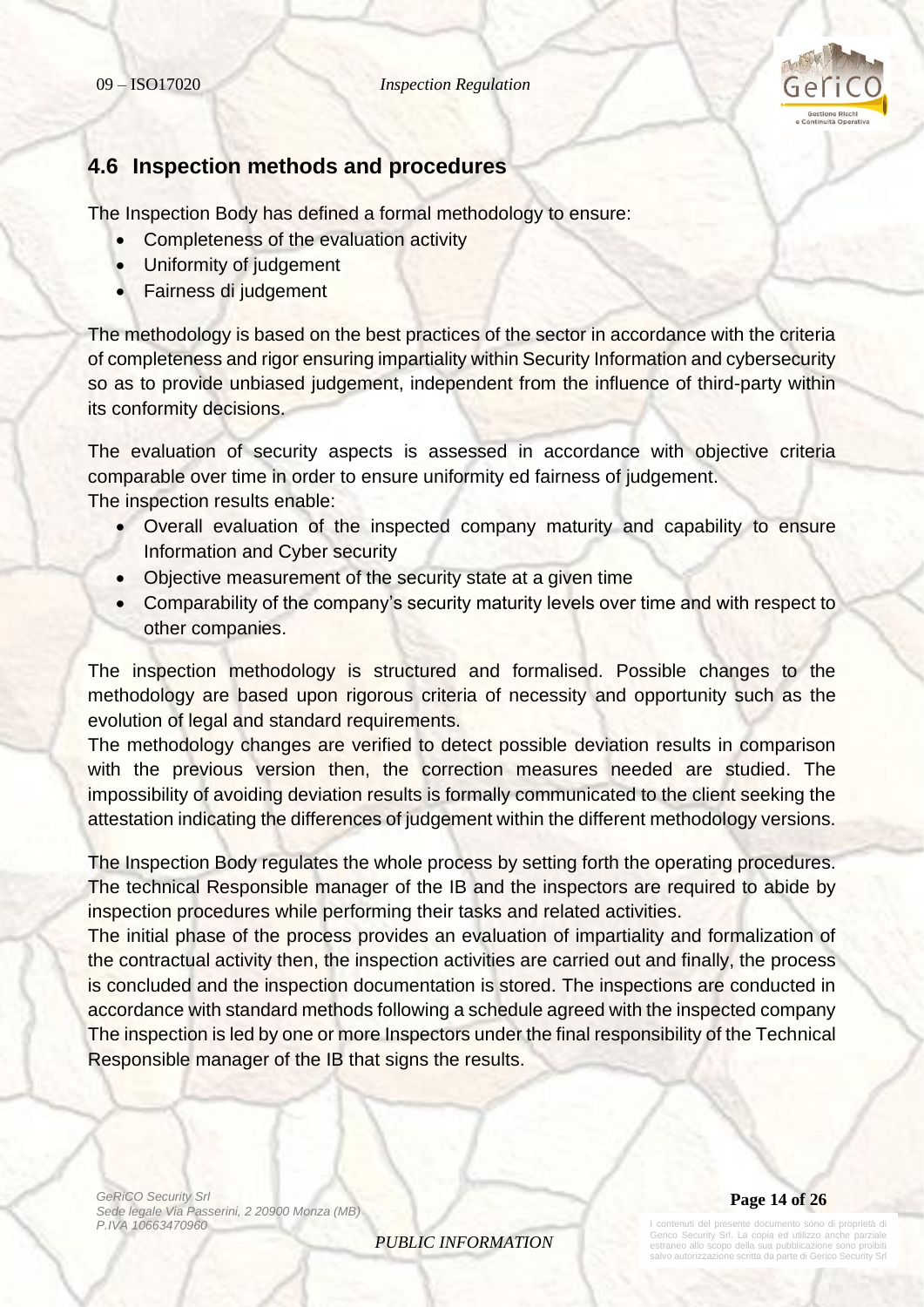

## <span id="page-14-0"></span>**4.7 Qualified Inspectors**

Only the Inspectors who are Qualified by the IB are allowed to conduct inspections in accordance with the formal procedures; they are required to:

- ensure adherence to law, regulations, administrative measures and general provisions, to refrain from illicit actions violating the principles of moral rectitude, honour and dignity
- adopt flawless behaviour, act in good faith so as to collect only the information they need to carry out their tasks, refrain from using it for personal gain or for purpose of damaging the inspected company
- respect the inspected company, its personnel, mission and all interested parties
- be diligent and conduct quality inspections following the quality inspection standards and fulfil the commitments undertaken
- respect confidentiality: collect only information that is necessary for the task and once learned cannot be disclosed and used solely in connection with the inspected organization's benefit
- adopt unbiased judgement: evaluations are carried out and decisions are made without being influenced by the inspected organization, its business sector, country of origin, company's policy, management style, composition of personnel in terms of age, gender, ethnicity, political and religious belief
- adopt uniformity of judgement in the presence of identical or similar situations within the company or among different organizations.

**The Inspected Organization may request a substitution of an Inspector before the start of the Inspection and within 1 working week upon receipt of the appointment of the inspector by sending a well-founded request.** 

# <span id="page-14-1"></span>**4.8 Evidence management**

The inspectors ensure the utmost diligence in managing inspection evidence. They access only the evidence that is needed for the purpose of the task.

The inspectors guarantee to keep confidential the inspected company's evidence and information.

As far as possible, evidence is kept within the perimeter of the Inspected Company, where it is kept in a digital format, it can be accessed in read-only mode without saving a copy locally.

*PUBLIC INFORMATION*

Evidence is returned to the Inspected Company or disposed of.

*GeRiCO Security Srl Sede legale Via Passerini, 2 20900 Monza (MB) P.IVA 10663470960*

**Page 15 of 26**

I contenuti del presente documento sono di proprietà di Gerico Security Srl. La copia ed utilizzo anche parziale estraneo allo scopo della sua pubblicazione sono proibiti salvo autorizzazione scritta da parte di Gerico Security Srl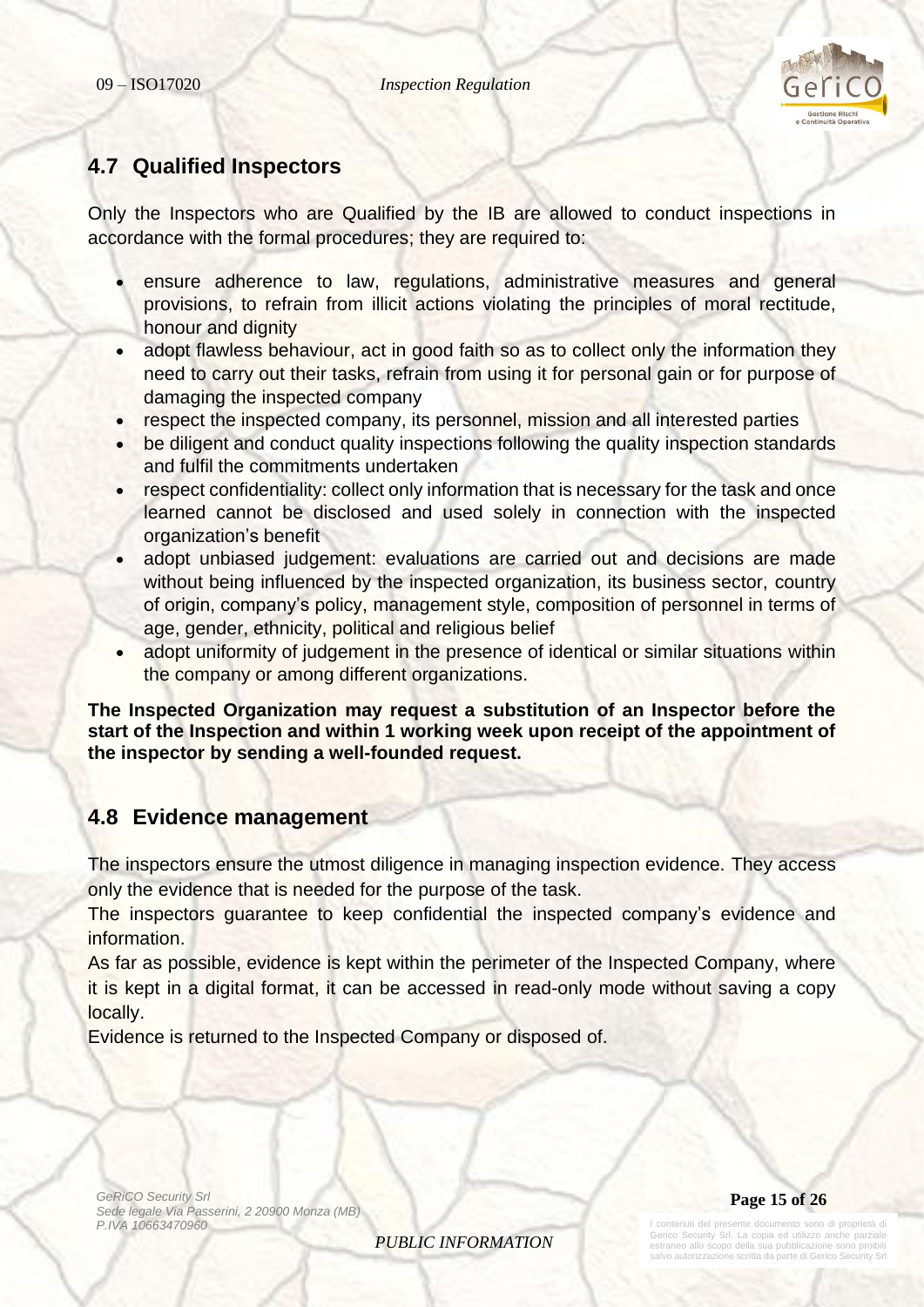

# <span id="page-15-0"></span>**4.9 Records of the Inspections**

All information collected by the inspectors in the course of the activities is recorded in a dedicated inspection Checklist. The Checklist is signed by the Technical Responsible Officer of the IB and stored for securing evidence in case of appeals or other needs. it is kept in the Inspection Archive together with the other information of the Inspection activity.

# <span id="page-15-1"></span>**4.10Control activities of the Accreditations Bodies**

As an ISO/IEC17020 Inspection Body, Gerico Security Srl is subject to Accreditation Bodies<sup>4</sup> audits. They carry out inspections at the headquarters of the Inspection Body and attend the activity inspections together with Inspectors of the IB so as to actually verify the adequacy, the procedure conformity and the inspectors' behaviour. Therefore, the purpose of the Accreditation Body presence is to verify the appropriateness and the conformity of the Inspection Body with reference to its judgement uniformity.

ACCREDIA is responsible for its appointees and their accompanying activities. The Inspected Company may require a commitment of confidentiality from Accredia.

If the Inspected Company denies its appointees' access to the inspections without reasonable grounds, the Inspection activity in progress can be blocked.

In addition, ACCREDIA can independently verify the information handled by the Inspection Body of Gerico Security Srl, for example by contacting its Inspectors or the Inspected Company during or after the Inspection.

*GeRiCO Security Srl Sede legale Via Passerini, 2 20900 Monza (MB) P.IVA 10663470960*





contenuti del presente documento sono di proprietà di Gerico Security Srl. La copia ed utilizzo anche parziale estraneo allo scopo della sua pubblicazione sono proibiti lvo autorizzazione scritta da parte di Gerico Sec

<sup>4</sup> ACCREDIA in the Accreditation Body in Italy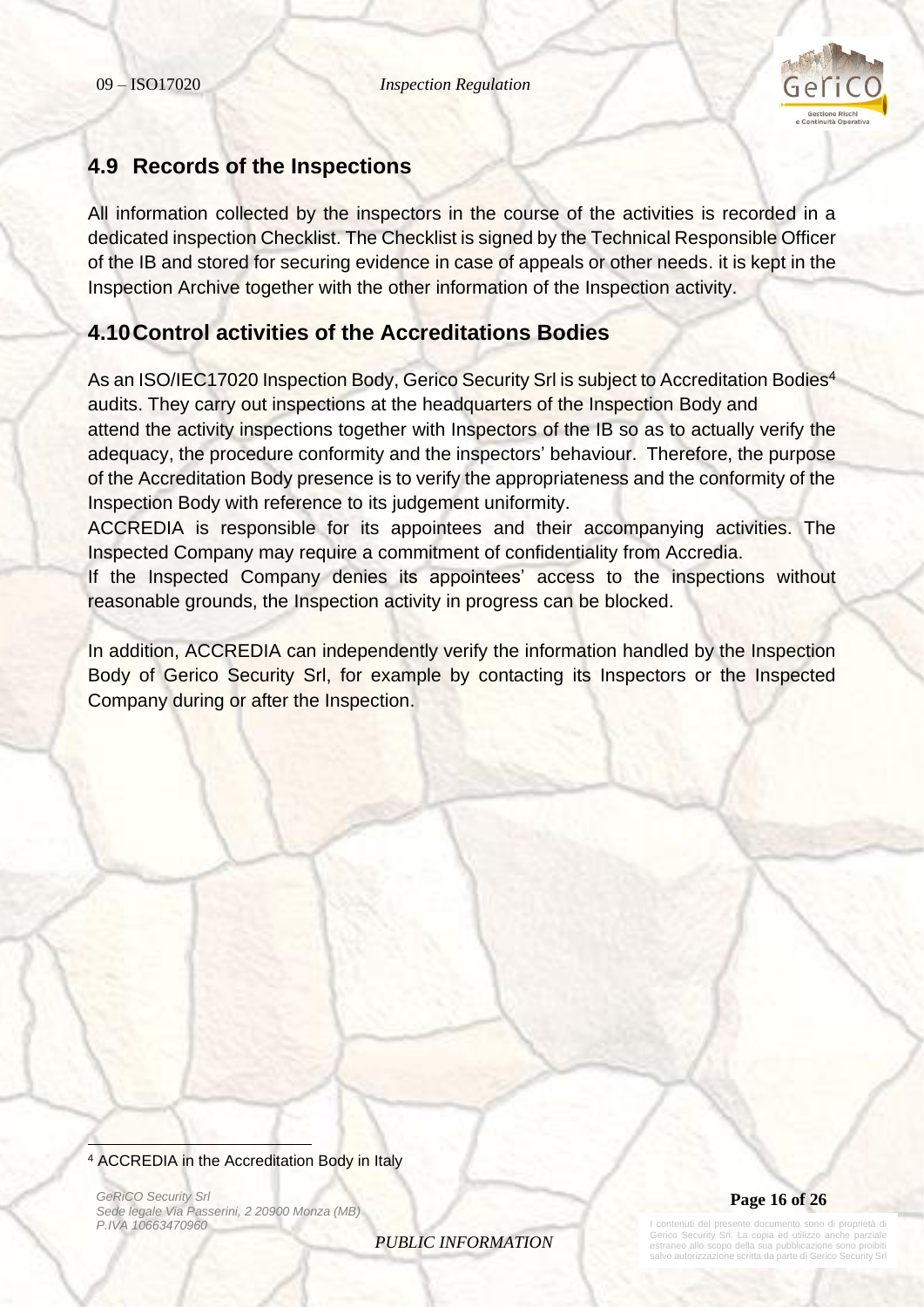

# <span id="page-16-0"></span>**5 RESPONSIBILITY OF THE CLIENT**

# <span id="page-16-1"></span>**5.1 Responsibility of the Inspected Company**

The Inspected Company is required to permit and ensure the orderly and complete execution of the Team of Inspection (ToI)'s activity by:

- agreeing on a final Inspection Plan with the Inspection Body and defining places, processes, technologies and references in the perimeter of the Inspection,
- ensuring effective cooperation with the IB, appointing an internal contact person for addressing any issue which may arise before and during the Inspection
- refraining from actions which may be an obstacle to the Inspectors' activities,
- ensuring access to the area subject to Inspection in accordance with the Inspection Plan,
- supporting the IB to access the Systems and technologies to be inspected,
- ensuring access to documents and information according to the IB's requests
- ensuring appropriate times and places needed to interview the contact people selected,
- accepting that all documents of the Inspection are kept by the IB.
- accepting the possible attendance of ACCREDIA's inspectors as observers.
- Answering ACCCREDIA's questions regarding the Inspection methods used by Gerico Security Srl's Inspection Body.

If the Inspected Company is not the Client seeking the Inspection, the Company has to :

- Agree on inspection activities, times and perimeter,
- formally authorize the IB to carry out the Inspection and provide the Client with the Inspection Report in a Public Report format

# <span id="page-16-2"></span>**5.2 Responsibility of the third-party Client**

If the Inspection is requested by a different body, company or organization other than the Company to be inspected, the Client has to:

- Agree with the Company subject to inspection in order to authorize the IB inspection as regards times and the perimeter of the activity
- Assure the IB that the inspection does not take place against the will of the Company
- Support the IB and the Company to identify the scope of inspection,
- Accept the results of inspection activity in a Public Report format, avoid asking detailed documents for the Company's exclusive use that are kept by the IB.

*GeRiCO Security Srl Sede legale Via Passerini, 2 20900 Monza (MB) P.IVA 10663470960*

*PUBLIC INFORMATION*

**Page 17 of 26**

I contenuti del presente documento sono di proprietà di Gerico Security Srl. La copia ed utilizzo anche parziale estraneo allo scopo della sua pubblicazione sono proibiti salvo autorizzazione scritta da parte di Gerico Security Srl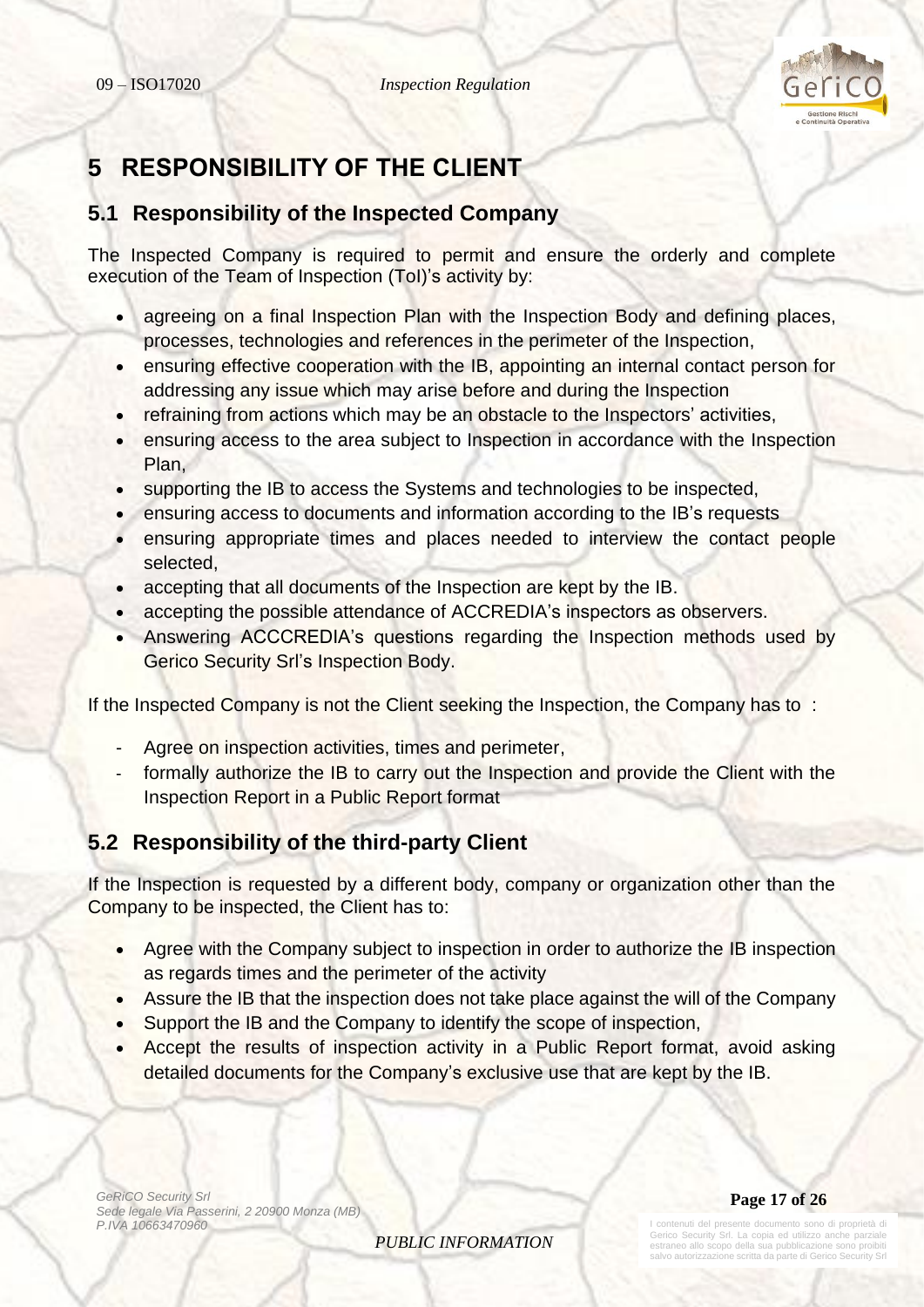

# <span id="page-17-0"></span>**6 ISPECTION PROCESS**

The Inspection process consists of four subsequent activities described as follows:



# <span id="page-17-1"></span>**6.1 Assessment of impartiality following an Inspection request**

Upon request, the Technical Responsible Officer of the IB evaluates the absence of conflicts of interest with respect to previous activities. If they have a conflict of interest, they shall withdraw from the assignment.

# <span id="page-17-2"></span>**6.2 Inspection contract**

In accordance to the ISO/IEC 17020 standard, paragraph 4.1.6, the Inspection of security information and cybersecurity can be:

 a) conducted on one's own Organization in this case, the Client and the Organization coincide,

 b) assigned by a client in order to conduct an Inspection on another Company, "the Inspected Company".

If this is the case: a Client asks the Inspection of another Company, the latter shall grant permission to the IB and agree with it upon the activity on behalf of a third party <sup>5</sup>. Therefore, the Client is required to provide the IB with the authorization form duly endorsed and signed by the Company subject to Inspection **then, the IB can accept and sign the assignment agreement**.

The contract of Inspection is formalized with the Client defining the Inspection scope as follows:

- a) Headquarters
- b) Processes subject to Inspection
- c) Technological context
- d) Inspection schedule
- e) Methods of Inspection (present parties, video calls, back-office activities)
- f) Contact person of the Company and of the Client
- g) Permission, authorizations or other conditions needed to the IB

<sup>5</sup> An Inspection asked by a Client other than the Company subject to Inspection can take place, for example, if there are cybersecurity contractual obligations between the parties.

*GeRiCO Security Srl Sede legale Via Passerini, 2 20900 Monza (MB) P.IVA 10663470960*

**Page 18 of 26**

*PUBLIC INFORMATION*

contenuti del presente documento sono di proprietà di Gerico Security Srl. La copia ed utilizzo anche parziale estraneo allo scopo della sua pubblicazione sono proibiti salvo autorizzazione scritta da parte di Gerico Sec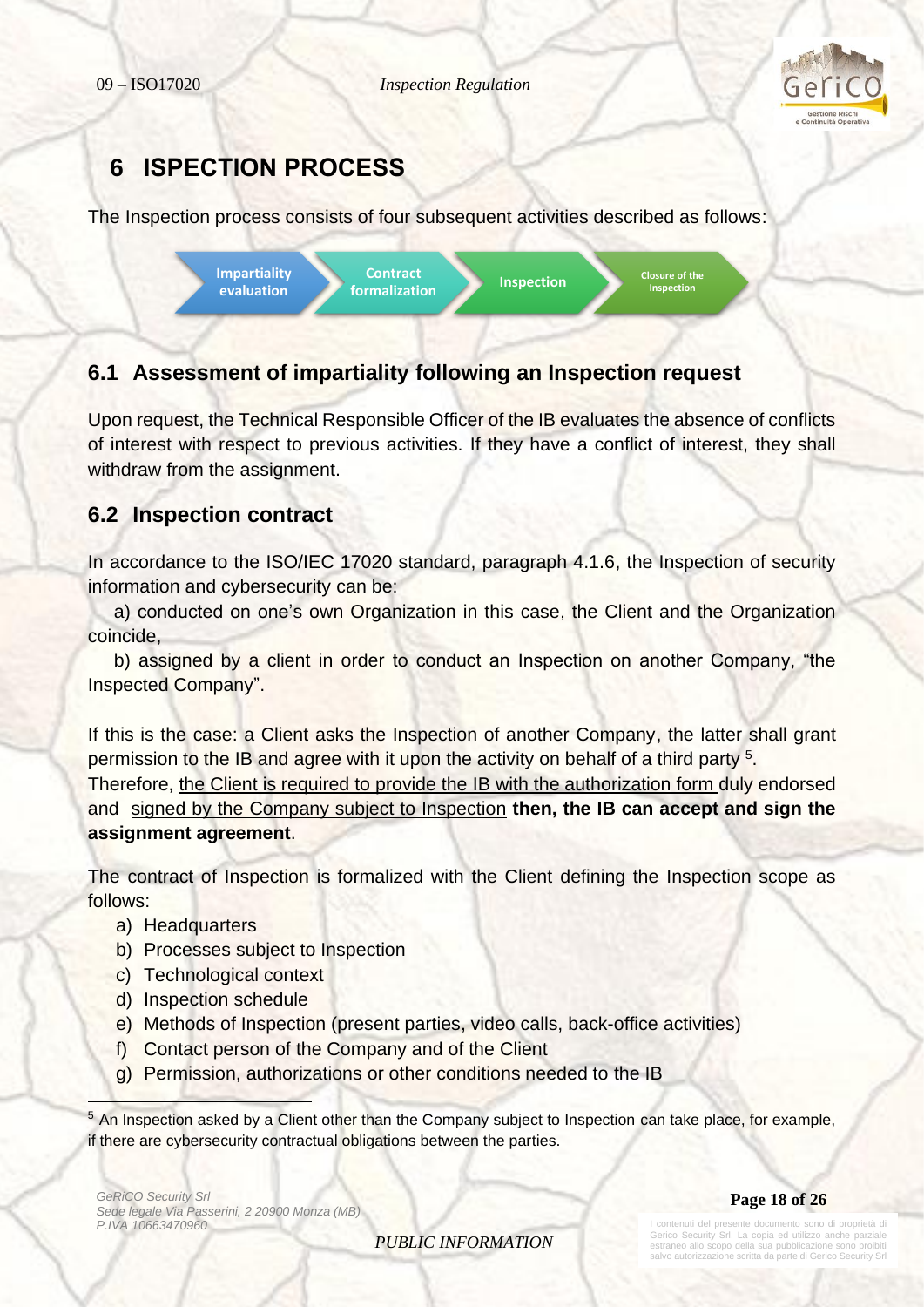

## <span id="page-18-0"></span>**6.3 Inspection Execution**

An Inspection is a formal activity which consists of preparatory and closure activities in accordance with the agreement with the Client. The Inspection Body, Gerico Security Srl organizes the Inspection activities in compliance with ISO19011:2018 contextualizing the activities and considering the specific characteristics to be addressed.

The Technical Responsible Officer chooses the Inspectors according to the characteristics of the activity contractually formalized, verifies the absence of conflicts of interest and communicates their names to the Company subject to Inspection. Within 1 working week, the Company may request the replacement of one or more inspectors where reasoned application is made.

The Team of Inspection agrees with the Inspected company on the Places, processes, technologies and support people within the perimeter of Inspection.

Preparatory activities are closed by the Technical Responsible Officer, who analyses the Contract and follows the Client indications providing the IB with an activity compliant with the legal requirements and authorizations needed to inspect the Company.

The inspection is carried out on all the sites, processes and systems in scope by using the "IB Checklist".

The processes and security measures are evaluated according to the security Practices of the Checklist considering if they apply to the Inspection context (where not applicable, they are eliminate and do not produce effects on the overall evaluation in terms of Score shown in the Inspection Report).

Each security practice of the Checklist is evaluated with respect to the company maturity and consistency according to:

- Security practice Maturity
- Consistency of the security practice implementation

The depth of inspection for each Practice depends on the practice complexity or the method of implementation of the security measure. It is aimed at removing the inspector's doubts. If the inspector does not have doubts, it proceeds without delay to the next phase without asking for further information from the inspected Company.

The implementation of the security practices is verified by conducting interviews and inspections on the Company's sites.

Finally, the applicability of the security practises are evaluated and the cybersecurity maturity is determined on the basis of the Checklist results achieving an overall score as shown in Chapter.9.

*GeRiCO Security Srl Sede legale Via Passerini, 2 20900 Monza (MB) P.IVA 10663470960*

**Page 19 of 26**

*PUBLIC INFORMATION*

I contenuti del presente documento sono di proprietà di erico Security Srl. La copia ed utilizzo anche estraneo allo scopo della sua pubblicazione sono salvo autorizzazione scritta da parte di Gerico Security Srl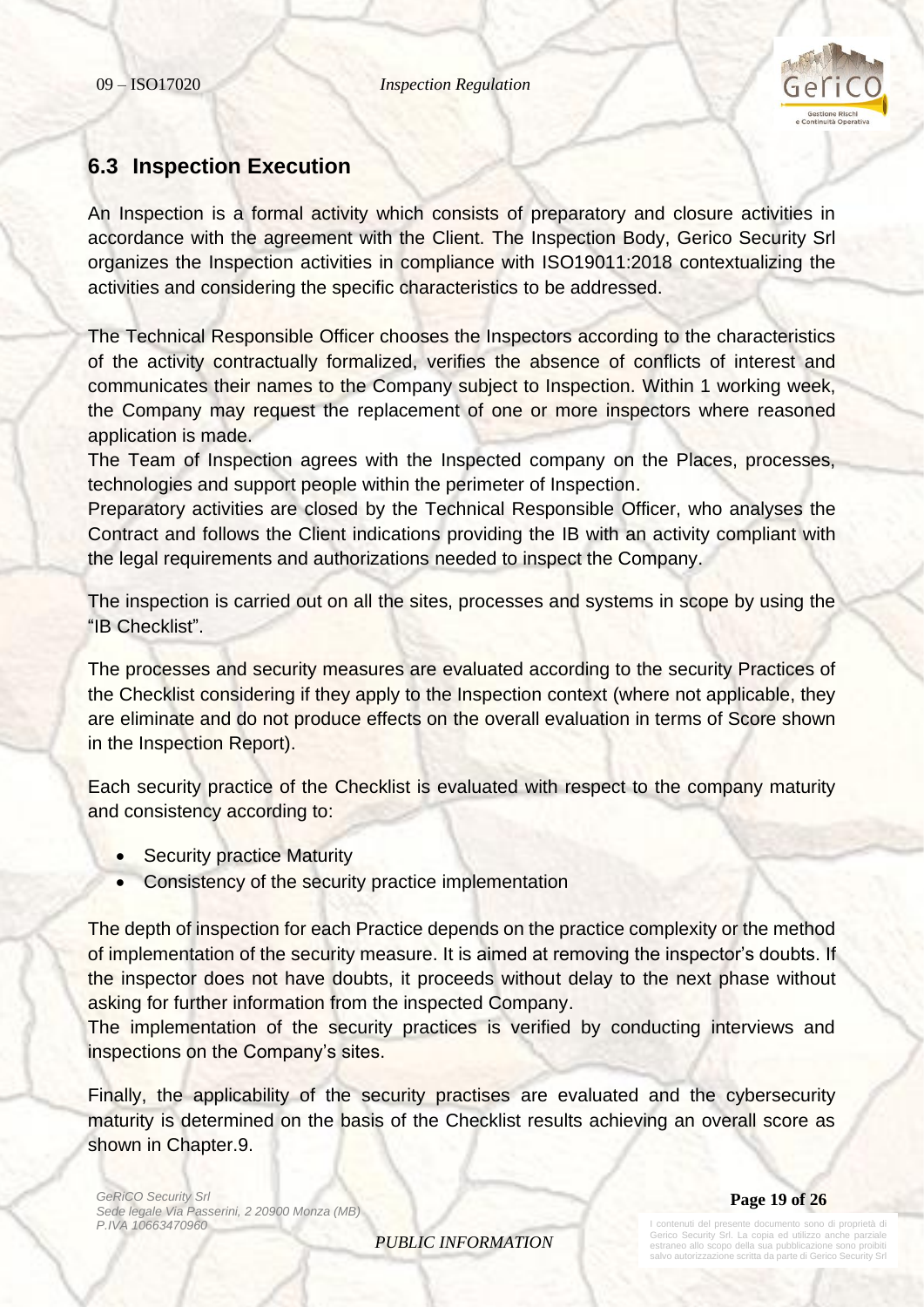

### <span id="page-19-0"></span>**6.4 Closure of the Inspection**

After the evaluation of all the security Practices of the Checklist and the Risk Management Security Level, the Team of Inspection provides the Company's contact person with the results in brief highlighting possible criticalities.

The Auditee Company can present additional evidence within 2 working days<sup>6</sup> of the closing meeting to provide explanations with respect to such criticalities. The inspection report may include all of the following:

- a) Explanatory notes and /or details of the complaint of the inspected company
- b) Further summary notes of the inspection responsible person as regards the Inspection methods, criticalities and/or peculiarity.

After the closing meeting, the Technical Responsible Officer of the IB keeps the report and documentation, verifies consistency and quality and formally closes the Inspection. The Technical Responsible Officer digitally signs and archives the documentation in the IB Archive as official documents.

<sup>6</sup> Evidence of corrective measures implemented after the inspection visits shall not be taken into consideration.

*GeRiCO Security Srl Sede legale Via Passerini, 2 20900 Monza (MB) P.IVA 10663470960*

.



*PUBLIC INFORMATION*

Iti del presente documento sono di proprietà di Gerico Security Srl. La copia ed utilizzo anche parziale estraneo allo scopo della sua pubblicazione sono proibiti vo autorizzazione scritta da parte di Gerico Sec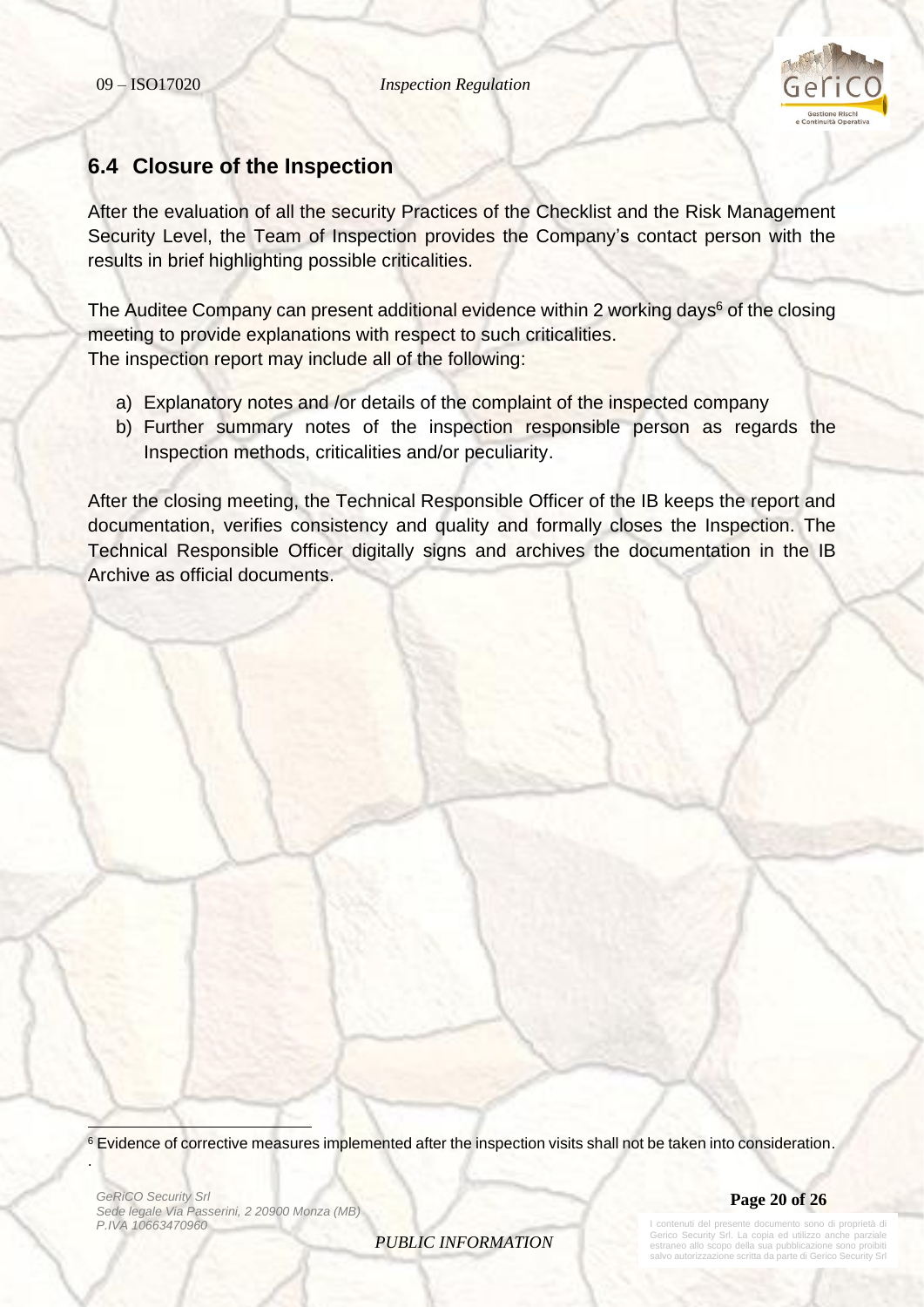

# <span id="page-20-0"></span>**7 INSPECTION REPORTS AND E DOCUMENTATION**

The form of the inspection reports enables the identification and measurement of the status of the Company's security. The Report Certificate is intended to provide:

- a) The inspected Company with a clear understanding of the overall security status including strengths and weaknesses
- b) Third interested parties with the security status of the inspected Company without disclosing its confidential information. The inspection results are provided with an Inspection Report. Such Report is associated with an Inspection Certificate, in which:
	- 1) The **Report of Inspection**<sup>7</sup> details the Company's maturity processes as regards its information security and cyber security
	- 2) The **Certificate di Inspection**<sup>8</sup> only indicates the overall organizational maturity levels useful to third parties. If the inspection documentation is updated as a result of appeal, a new edition of the documentation is issued. The prior edition is annulled but not cancelled and kept in the Archive.

The inspection documentation is retained in the "Inspection Archive" for 5 years.

At the end of the Inspection, the digital documentation shared for the purpose of the tasks is securely erased by the IB systems, paper-based documentation is returned to the Company or destroyed upon request.

 $<sup>7</sup>$  As regards the Information Security and Cyber activity, the Inspection Report is compliant with the</sup> ISO/IEC17020:2012 Chap.7.4 paragraph 7.4.3 Report. <sup>8</sup> As regards the Information Security and Cyber scoring activity, the Inspection Certificate is compliant with the ISO/IEC17020:2012 Chap.7.4 paragraph 7.4.3 Certificate.

*GeRiCO Security Srl Sede legale Via Passerini, 2 20900 Monza (MB) P.IVA 10663470960*

**Page 21 of 26**

*PUBLIC INFORMATION*

contenuti del presente documento sono di proprietà di Gerico Security Srl. La copia ed utilizzo anche parziale estraneo allo scopo della sua pubblicazione sono proibiti salvo autorizzazione scritta da parte di Gerico Sec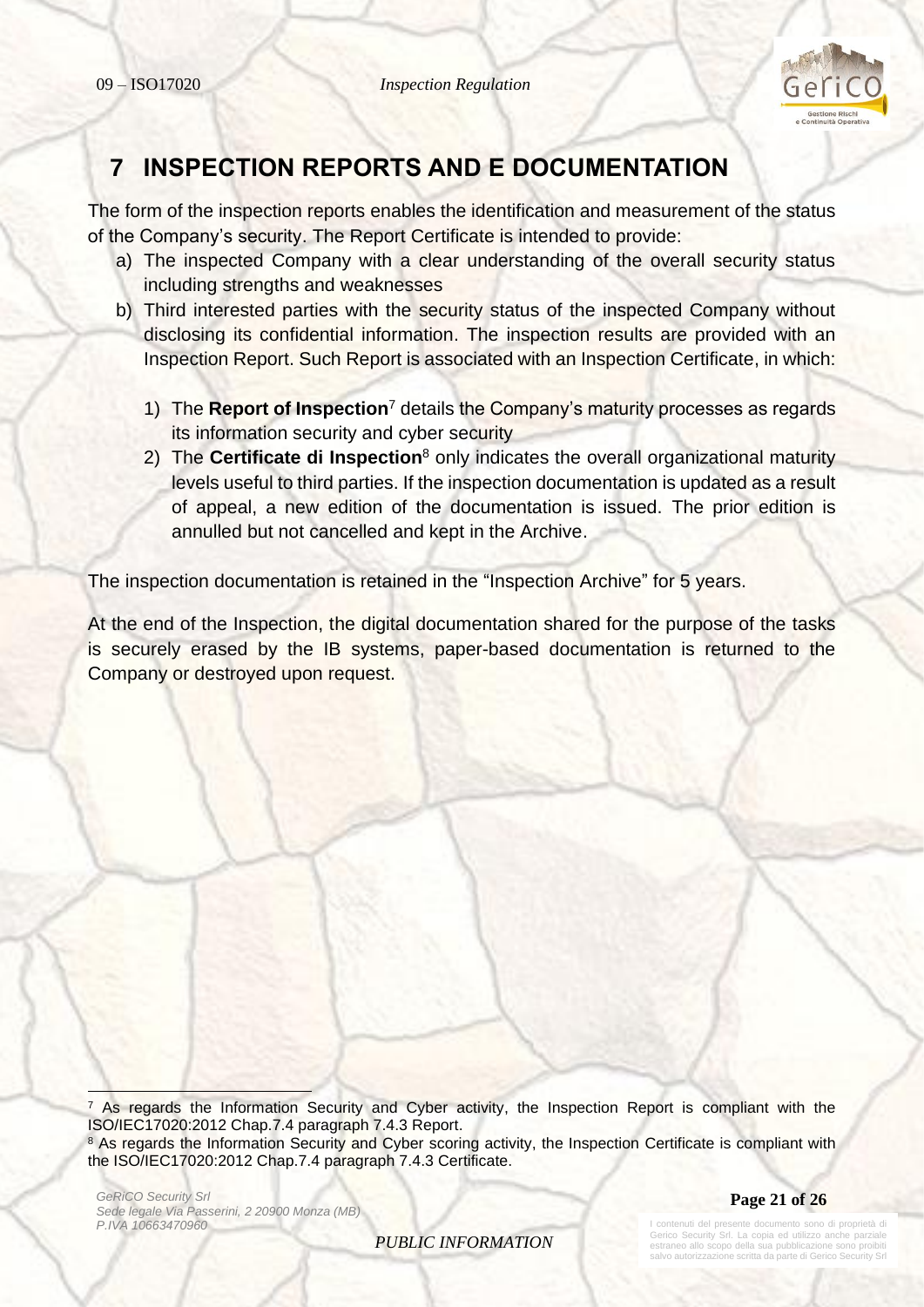

# <span id="page-21-0"></span>**8 COMPLAINTS AND APPEALS**

The inspected organizations have the right to complaint/appeal in case they disagree with the Inspector's activity and/or its findings.

Whereas the complaints are about ethical or quality conformity of the IB activity and are handled by the Board of Directors, the appeals of the Inspection findings are handled by the Technical Responsible Officer of the IB.

# <span id="page-21-1"></span>**8.1 Complaints**

The procedure to file a complaint is set forth and formalised in the Inspection contract between the Inspection Body and the Company subject to inspection.

In particular, the complaints can be sent at [reclami@gerico-sec.it](mailto:reclami@gerico-sec.it) supplying all details of the plaintiff, an accurate description of the complaint, and any evidence supporting the complaint. The IB notifies the Company of receipt of the complaint and decides without delay.

The compliant is handled by the Board of Directors which undertakes to answer the plaintiff within 10 working days of the date of receipt.

# <span id="page-21-2"></span>**8.2 Appeals of the Inspection findings**

The inspected company has the right to appeal the findings shown in the final documentation of the Inspection (intended as Inspection Report and/or Checklist) within 5 working days of the date of documentation receipt by sending an email with the grounds for appealing at : [OdI@gerico-sec.it](mailto:OdI@gerico-sec.it) or via PEC at [gericosecurity@pec.it](mailto:gericosecurity@pec.it) giving the details of the contact person to deal with.

Disagreements and misunderstandings with the inspection evaluations are described by the inspected Company together with the appeal evidence. Evidence cannot concern corrections implemented after the Inspection closure.

The Technical Responsible Officer contacts the contact person of the Inspected Company within 5 working days of the date of the appeal receipt, agrees on an appropriate date for discussion and asks for further evidence regarding the misunderstanding of the Inspection Team.

The Appeal is evaluated by the IB's Technical Responsible Officer, who is the person for managing the inspection activities, as an independent party with the assistance of independent Qualified Inspectors with no conflicts of interest in the Inspected Company .

*GeRiCO Security Srl Sede legale Via Passerini, 2 20900 Monza (MB) P.IVA 10663470960*

**Page 22 of 26**

*PUBLIC INFORMATION*

I contenuti del presente documento sono di proprietà di Gerico Security Srl. La copia ed utilizzo anche parzia estraneo allo scopo della sua pubblicazione sono pro o autorizzazione scritta da parte di Gerico Si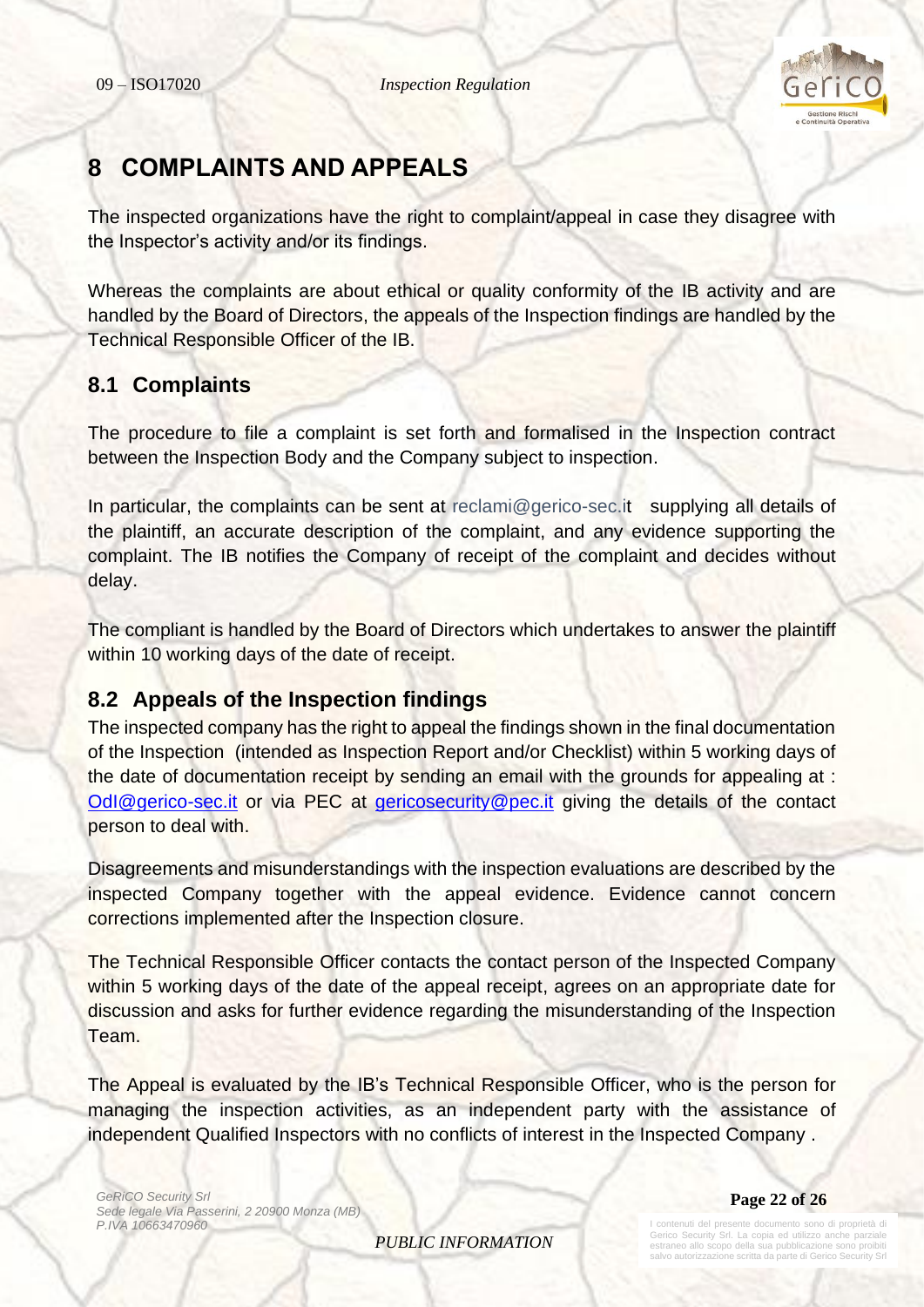

The evaluation is made in association with the responsible contact person of the Inspected Company. Evidence supporting the appeal is examined. Where the appeal has a reasonable basis, the responsible Manager of the inspection management System will ask the technical Manager of the IB to:

- annul the previous inspection Checklist in the Archive
- annul the previous inspection Report (and the associated Certificate)
- correct the evaluation described in the "inspection Checklist",
- reissue all the documents of inspection in compliance with the new evaluation, the new version is digitally signed and contains a "Complementary Note" which annuls the previous version.

The IB provides the Inspected Organization with the decision via PEC. Where the inspection documents are corrected, they will be attached therewith.

The appeal is registered in the *Register of Appeals*, indicating timing, motivation and resolution. All evidence digitally provided is securely erased by the IB systems and paperbased evidence is returned to the Company or destroyed upon request.

*GeRiCO Security Srl Sede legale Via Passerini, 2 20900 Monza (MB) P.IVA 10663470960*

*PUBLIC INFORMATION*



documento sono di proprietà di erico Security Srl. La copia ed utilizzo anche parzia estraneo allo scopo della sua pubblicazione sono proi salvo autorizzazione scritta da parte di Gerico Security Srl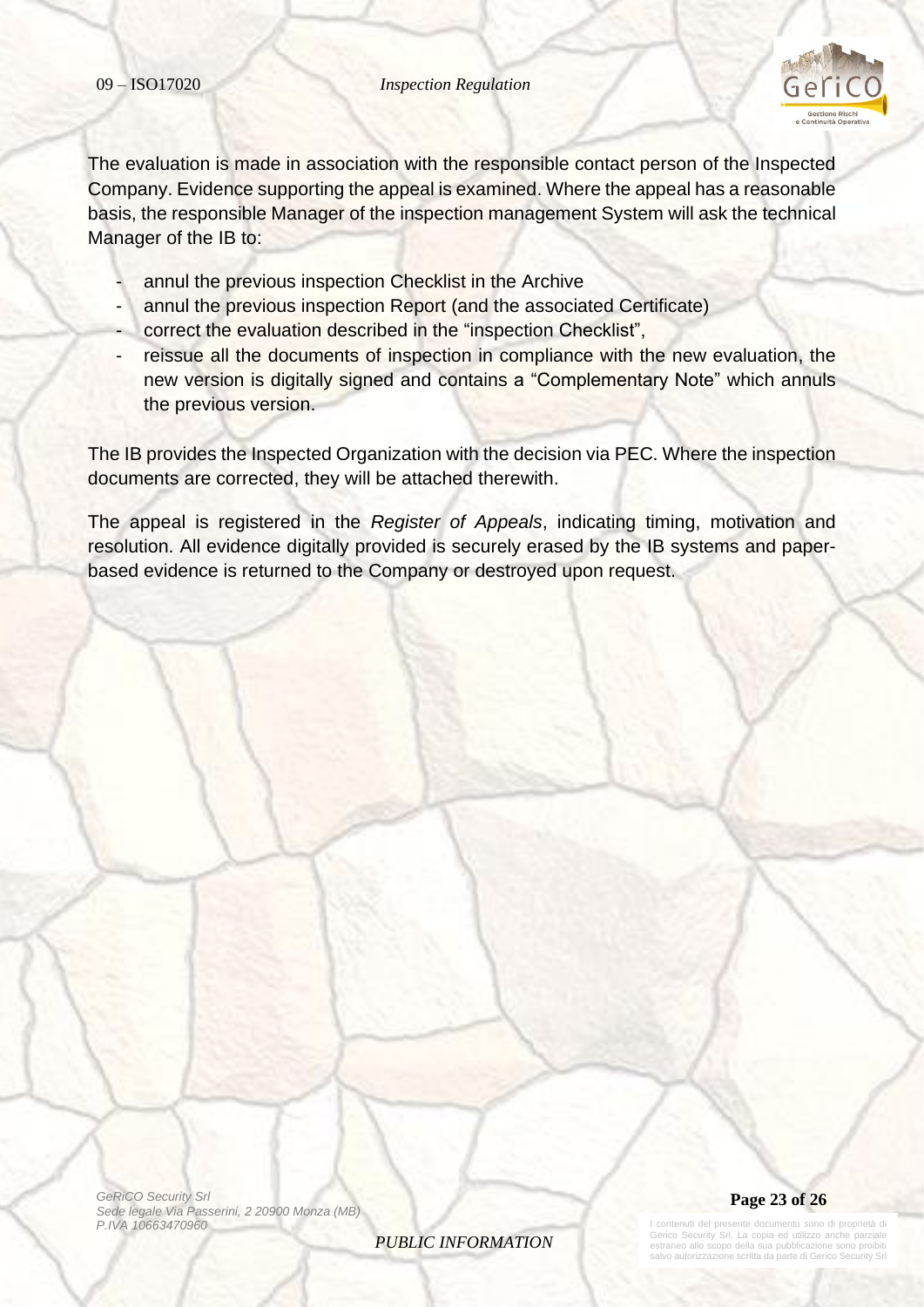

# <span id="page-23-0"></span>**9 GENERAL PROVISIONS FOR THE INSPECTION SERVICES**

# <span id="page-23-1"></span>**9.1 Inspection contract**

The Inspection Contract is formalized in a standard format. Modifications or alterations are made solely for the specificity of an Inspection activity, for example where specific mandatory rules must be applied previously or in the course of the inspection. Nevertheless, such modifications need to be compliant with the Ethical Code of Gerico Security Srl without affecting the inspection objectives and principles.

For any modifications to the contract, the party will agree to and sign the changes in writing. Unilateral or conflicting conditions and obligations formalized by the Client will not be valid unless agreed upon in writing.

### <span id="page-23-2"></span>**9.2 Use of the Trademark**

The Client or the Inspected Company can use the mark of Gerico Security Srl only with the prior explicit and written consent of Gerico Security Srl. The use of the mark must refer exclusively to the scope and the sites of the Inspection carried out, and to the related Reports and documents issued by Gerico Security Srl. The right to use the Gerico Security Srl mark cannot be transferred to third parties other than the Client or the Inspected Company. Gerico Security Srl uses ACCREDIA Mark according to the general Regulation RG-09 available on the website of ACCREDIA at www.accredia.it. In particular, the ACCREDIA mark is shown in the certificates and reports issued by the Inspection Body within the accreditation purposes. The Client is precluded from using ACCREDIA mark.

# <span id="page-23-3"></span>**9.3 Modification to the Inspection Scheme**

The Body of Inspection informs the Client and the Inspected Company of any modifications/amendments to the scheme of the Inspection due to new guidelines of reference and consequent revisions of the Inspection Checklist. It considers the observations received in this regard. The conformity process will consider and manage possible score gaps regarding the previous inspection activities.

The Inspection Body communicates the date of entry into force of the amendments and provides publicity on its institutional website - Gerico Security Srl.

*GeRiCO Security Srl Sede legale Via Passerini, 2 20900 Monza (MB) P.IVA 10663470960*

*PUBLIC INFORMATION*

**Page 24 of 26**

I contenuti del presente documento sono di proprietà di Gerico Security Srl. La copia ed utilizzo anche parziale estraneo allo scopo della sua pubblicazione sono proibiti lvo autorizzazione scritta da parte di Gerico Sec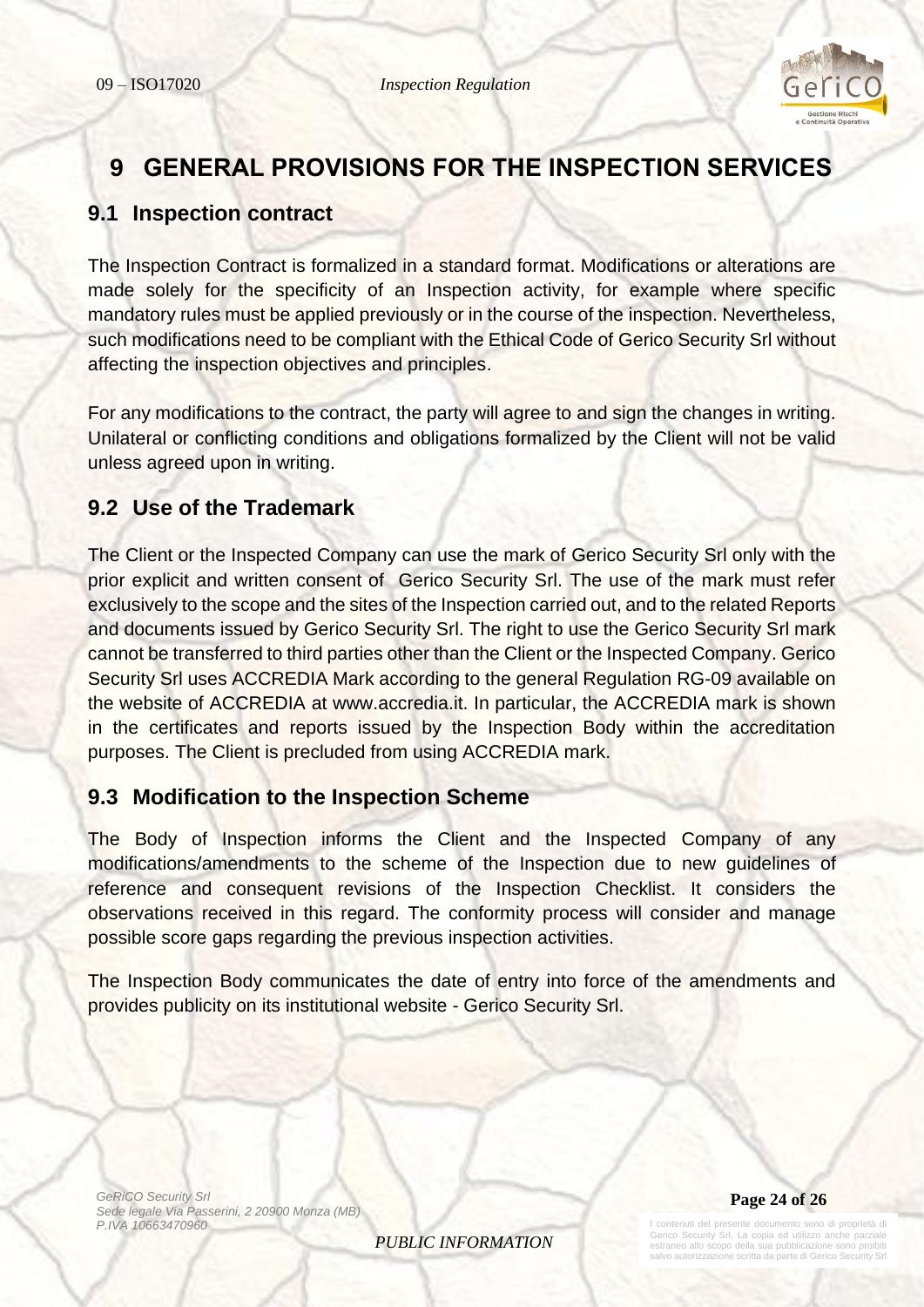

# <span id="page-24-0"></span>**10 INSPECTION METHODOLOGY AND FINAL SCORE**

The Body of Inspection of di Gerico Security Srl bases its activity on the international sectoral guidelines of reference as follows:

- "National Cybersecurity and Data Protection Framework ", better known as "National CSF " V2.0 which derives from
- "NIST<sup>9</sup> CSF Cyber Security framework" V1.1 of the United States Department of **Commerce**

The CSF provides cybersecurity guidelines for reducing risk to US critical infrastructures and then, also recommended for US companies. Likewise, the Italian CSF was provided as a methodology for meeting the needs of national critical infrastructures according to the Directive (UE) 2016/1148 NIS Directive and then recommended to any national company regardless of their size or sector. Whereas, only National CSF <sup>10</sup> provides further specific data security controls to protect personal data.

The conformity to CSF ensures a complete evaluation of Information & Cyber security aspects according to the *best practices* providing companies with the guidelines on the of Cybersecurity implementation and staying NEUTRAL on the third-party certification aspects. The CSF lists a set of Cybersecurity controls which are divided into Functions, phases in the cycle of an overall security process. Not all controls apply to an organization depending on its size and context. The Inspection Checklist considers possible not-applicable controls accordingly.

The IB has formalized an Inspection Checklist providing automatic scoring methods so as to achieve an objective score as close as possible to the Inspector's evaluation for the purpose of ensuring an equal and uniform process of evaluation.

# <span id="page-24-1"></span>**10.1Inspection Results**

### <span id="page-24-2"></span>**10.1.1 Score Report provided in a public Report format**

The Inspection Report and Certificate provide the final score on the following information security and cybersecurity aspects:

- Adequate security measures and practices
- Maturity level of security practice management
- Management of security vulnerabilities of the systems and applications

These values are provided as percentage "Score" using graphs for a clear understanding.

*GeRiCO Security Srl Sede legale Via Passerini, 2 20900 Monza (MB) P.IVA 10663470960*



*PUBLIC INFORMATION*

enuti del presente documento sono di proprietà di Gerico Security Srl. La copia ed utilizzo anche parziale estraneo allo scopo della sua pubblicazione sono proibiti lvo autorizzazione scritta da parte di Gerico Sec

<sup>&</sup>lt;sup>9</sup> Cybersecurity Framework | NIST (www.nist.gov/cyberframework)

<sup>&</sup>lt;sup>10</sup> National Cyber Security and Data Protection Framework (www.cybersecurityframework.it)